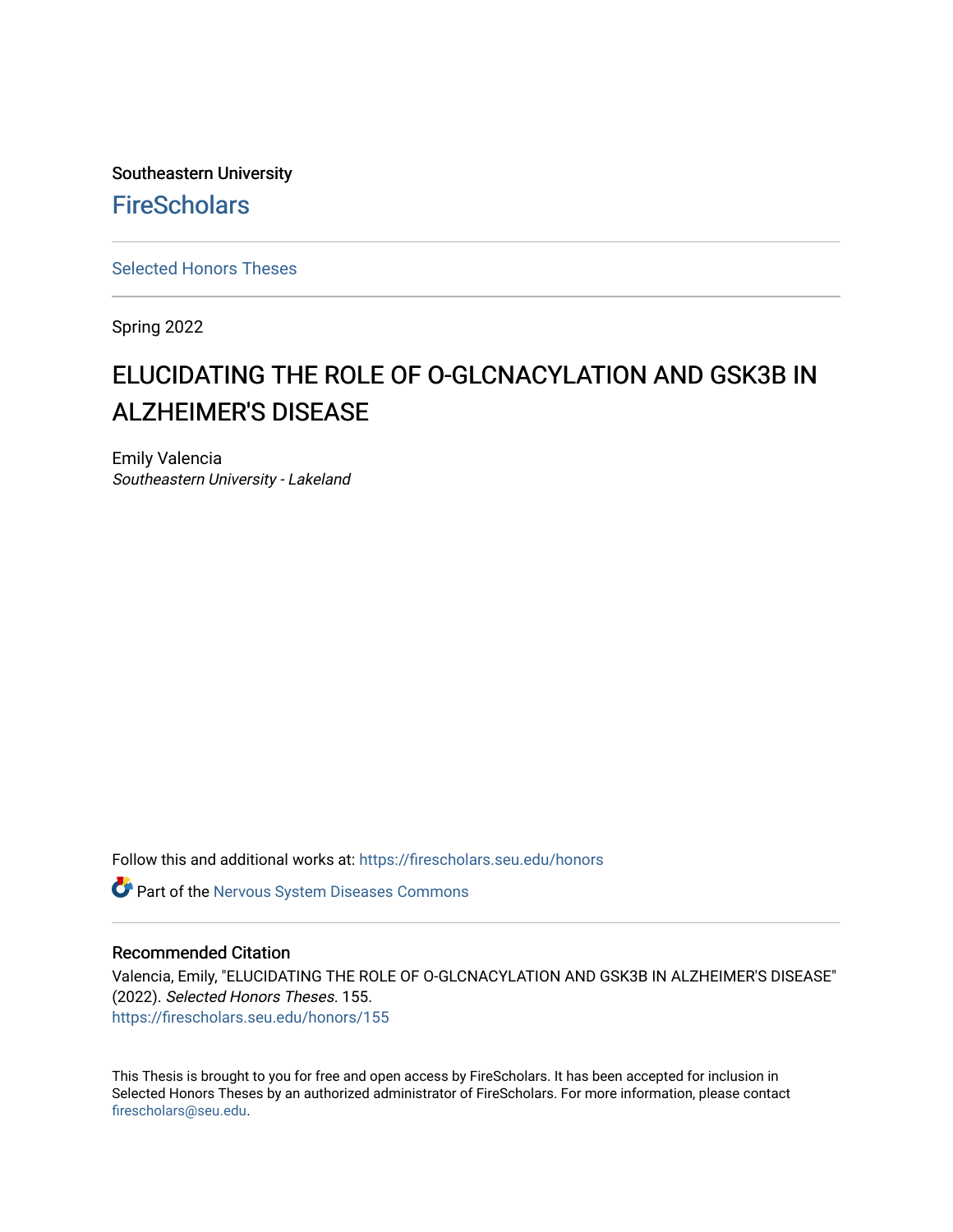# ELUCIDATING THE ROLE OF *O*-GLCNACYLATION AND GSK3ß IN ALZHEIMER'S DISEASE

by

Emily Valencia

Submitted to the School of Honors Committee

in partial fulfillment

of the requirements for University Honors Scholars

Southeastern University

2022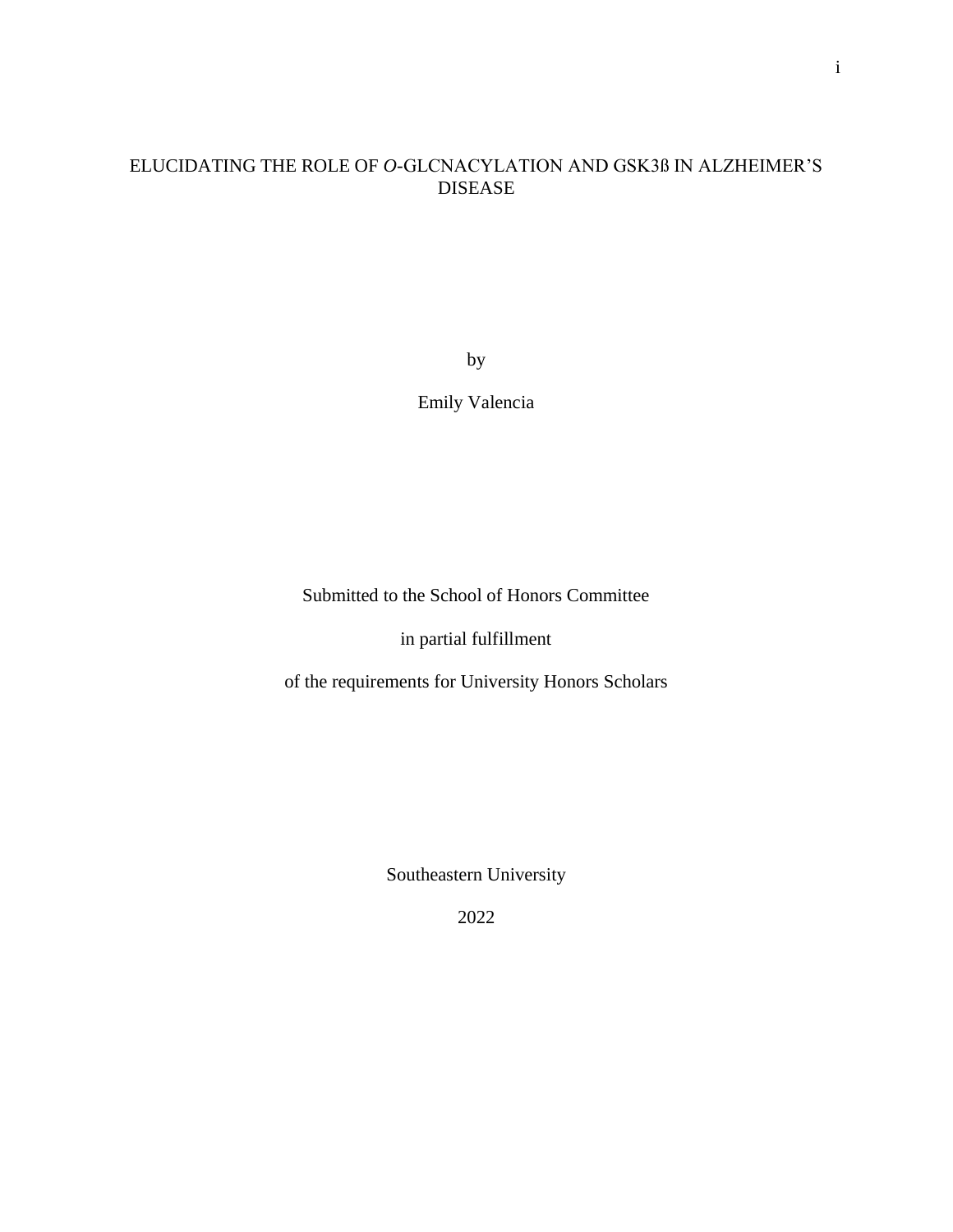# Copyright by Emily Valencia

2022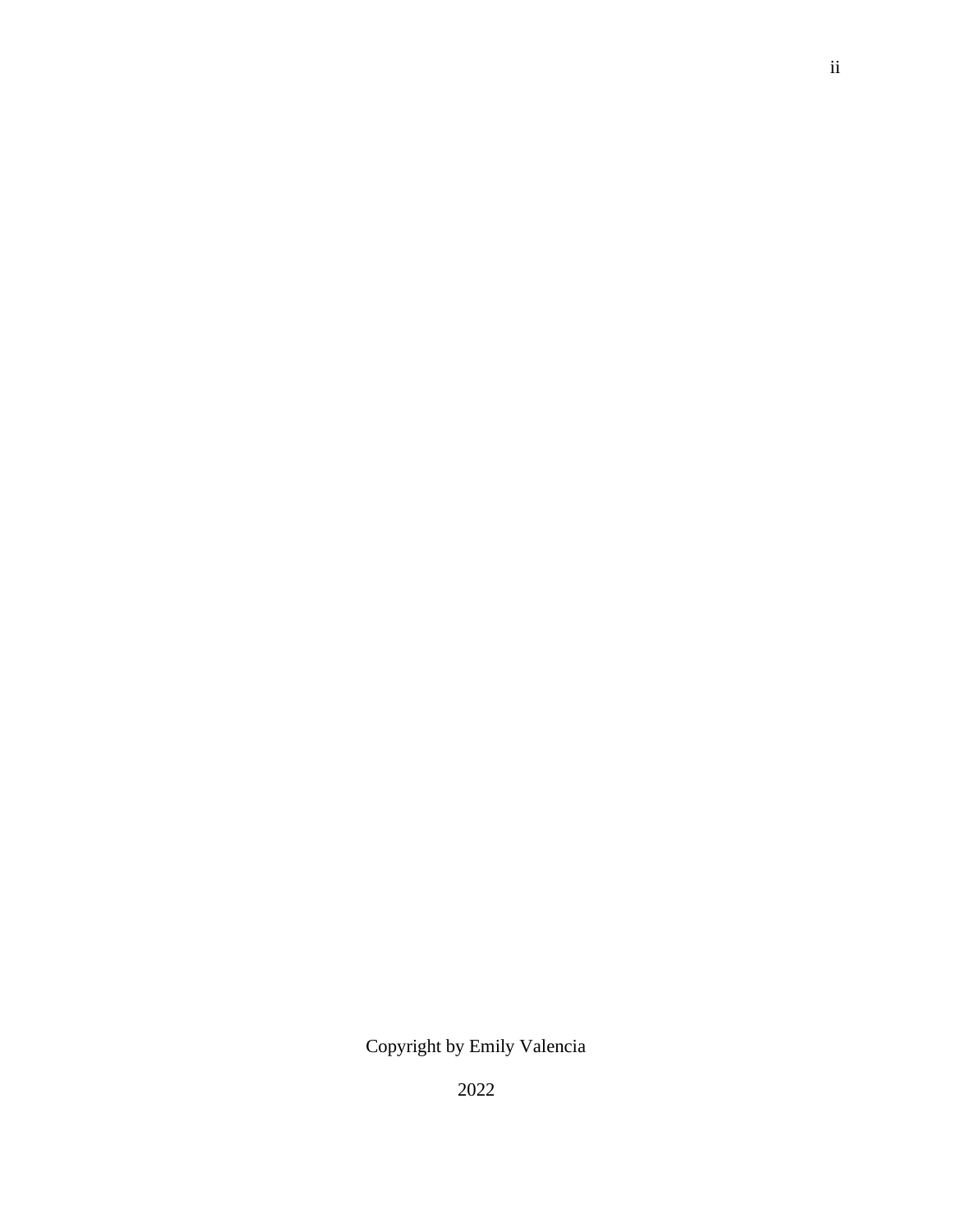#### **Acknowledgement**

First, I would like to thank Dr. Aimee Franklin for all of her support throughout my years at Southeastern University as my professor, advisor, and mentor. Thank you for sharing your wisdom about both academics and life. I truly appreciate you taking the time to pour into me  $-I$ always leave our conversations so filled. You are always challenging me, and this has resulted in so much growth. I cannot fully express the impact you have had on my life. Thank you for allowing me to be a part of your research team. I can honestly say that I learned so much more than just how to run a Western blot throughout this process. Thank you for your constant encouragement. I could not have completed this without you.

I would also like to thank my family and friends for their support. Thank you for listening to me when I needed to verbalize my thoughts, for comforting me during my breakdowns, and for encouraging me throughout the entire process. I would not be where I am – or who I am – without each of you. I love you all!

Finally, I would like to thank Dr. Miller, Professor Owen, and Professor Beatty for their guidance throughout the thesis process. Your support and understanding have been vital. Also, thank you for pushing me to excel in all areas of life and encouraging me along the way. I will

forever cherish my memories from HLT, H3, and the many honors events.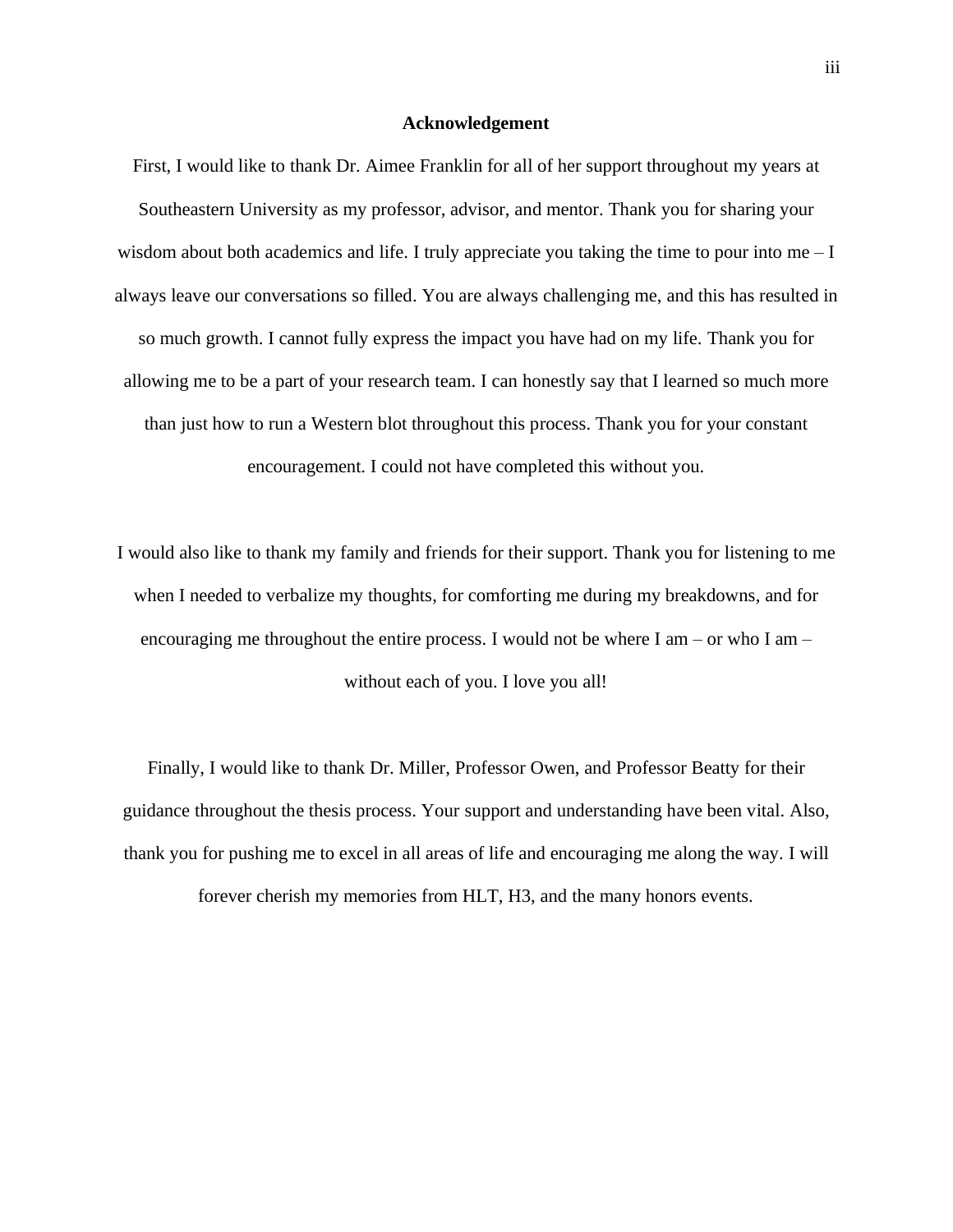#### **Abstract**

Alzheimer's disease (AD) is one of the most common types of neurodegenerative disease. There are currently no treatment methods for AD, but there are treatments for some of the symptoms. Aberrant levels of both *O*-GlcNAcylation and GSK3ß have been found in patients with AD. Studies have suggested that there is a relationship between the level of *O*-GlcNAcylation and the phosphorylation of GSK3ß. In order to discover new treatment methods, the phosphorylation of GSK3ß should be explored. This study uses a western blot analysis to quantify the ratio of p-GSK3ß:GSK3ß between the experimental group (higher levels of *O*-GlcNAcylation) and a control group. The preliminary results suggested that there was no significant difference in the phosphorylation of GSK3ß when the levels of *O*-GlcNAcylation are increased.

**KEYWORDS**: *O*-GlcNAcylation, GSK3ß, Alzheimer's disease, hippocampus, phosphorylation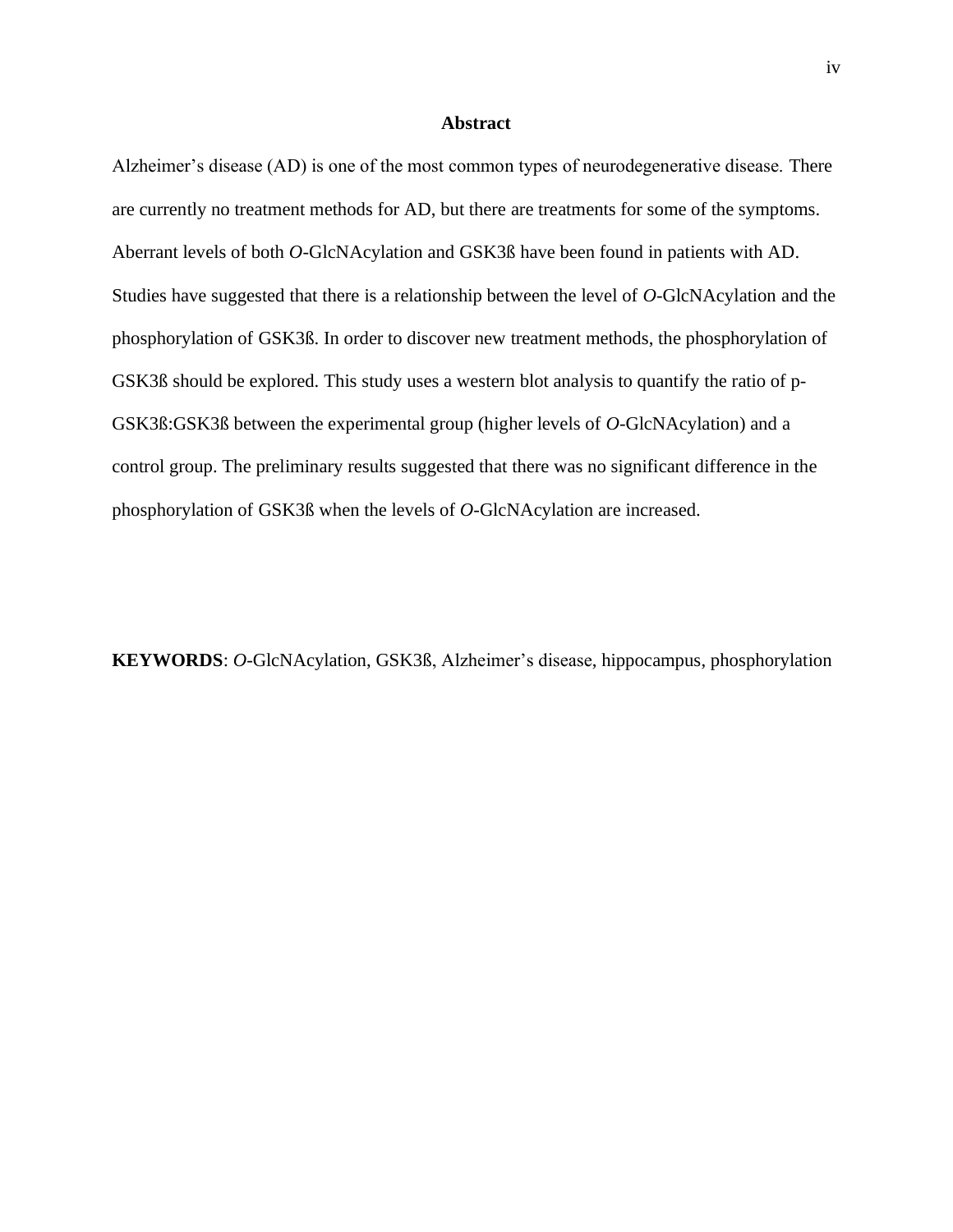| O-GlcNAcylation as a Posttranslational Modification11 |
|-------------------------------------------------------|
|                                                       |
|                                                       |
|                                                       |
| .14                                                   |
|                                                       |
|                                                       |
|                                                       |
|                                                       |
|                                                       |

# Table of Contents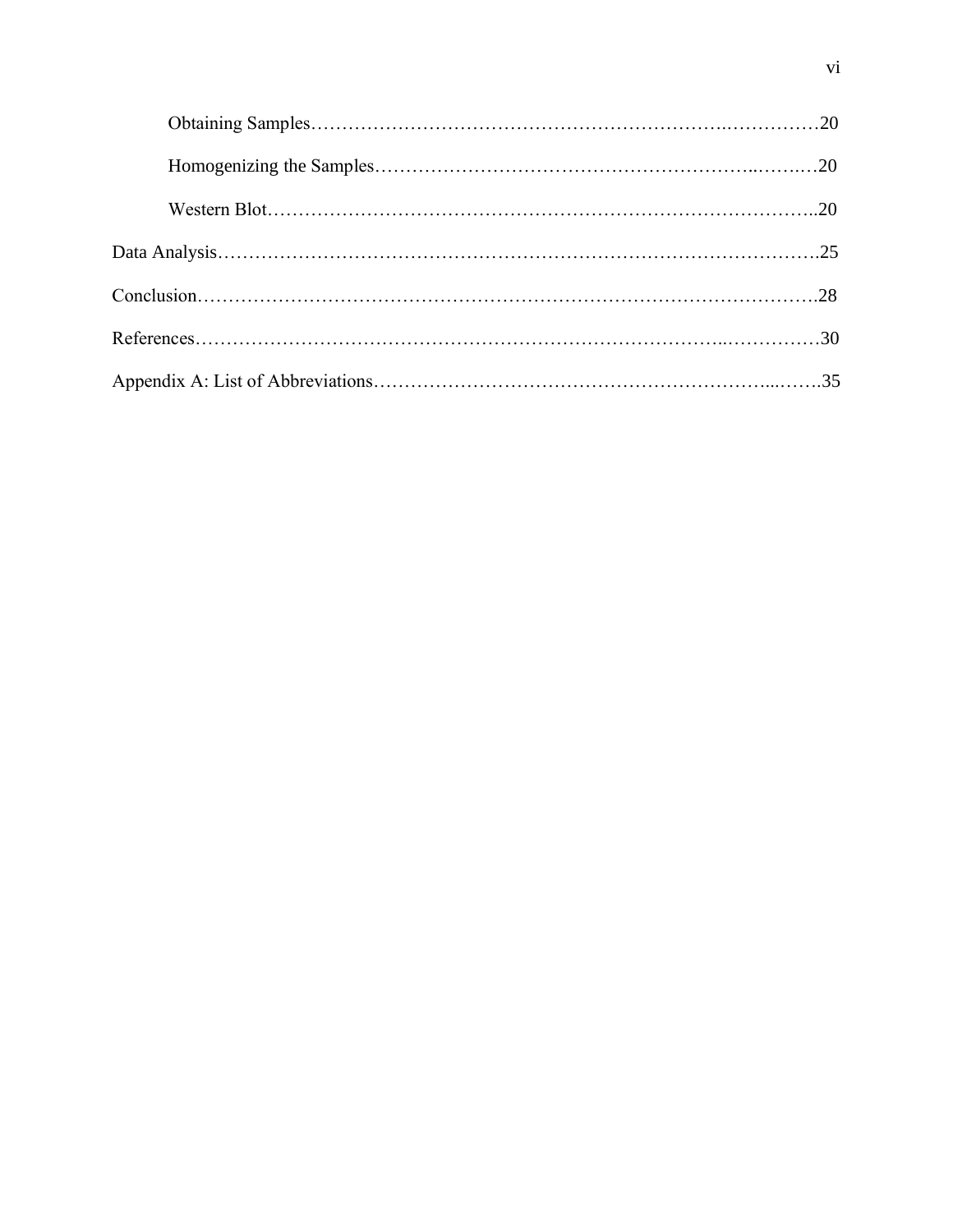#### **Introduction**

Alzheimer's disease (AD) affects  $11.3\%$  of people older than 65.<sup>1</sup> AD primarily affects the hippocampus, the brain region that is involved in learning and memory.<sup>2</sup> The two hallmarks of AD are neurofibrillary tangles and neuritic plaques.<sup>3</sup> Although there are no effective treatment methods for AD, there are therapies to treat the symptoms. 4

In order to develop more effective options for the treatment of AD, additional research is needed to understand the mechanism associated with the development of AD. There are aberrant levels of *O*-GlcNAcylation and GSK3β in AD. Also, recent studies have shown that *O*-GlcNAcylation and GSK3β are competitive inhibitors. Additional research should be conducted in order to elucidate the relationship between *O*-GlcNAcylation and GSK3β.

Researchers are using murine models to better understand AD and the role of *O*-GlcNAcylation. Due to the complete knockout of *O*-GlcNAcase (OGA) being embryonic lethal, OGA must be manipulated post the birth of the mouse. Therefore, researchers are using a Tet-Off system. This inhibits the transcription of OGA by the administration of doxycycline.

The purpose of this study is to evaluate the effects of the increased level of *O*-GlcNAcylation on the phosphorylation and transcription of GSK3β. The analysis of Western blots will be used to compare the levels of  $p$ -GSK3 $\beta$  and GSK3 $\beta$  between mice with differing levels of *O*-GlcNAcylation. Also, the total level of GSK3β compared to actin will be observed. This research is attempting to answer the following questions:

- Is the ratio of p-GSK3β:GSK3β significantly affected when the levels of *O*-GlcNAcylation are increased?
- Is the total level of GSK3β is significantly affected when the levels of *O*-GlcNAcylation are increased?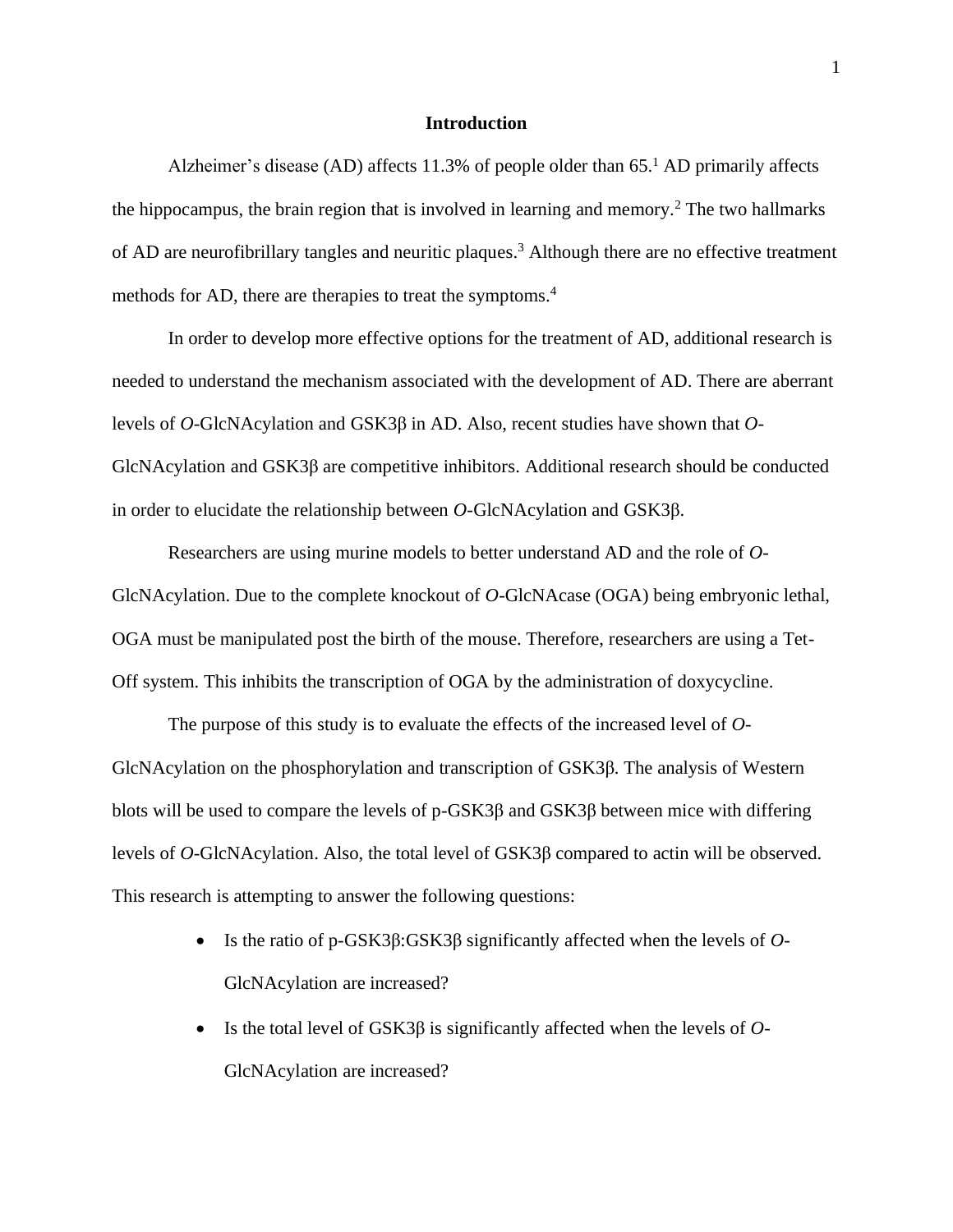Understanding these answers will allow for a better explanation of the relationship between *O*-GlcNAcylation and GSK3β.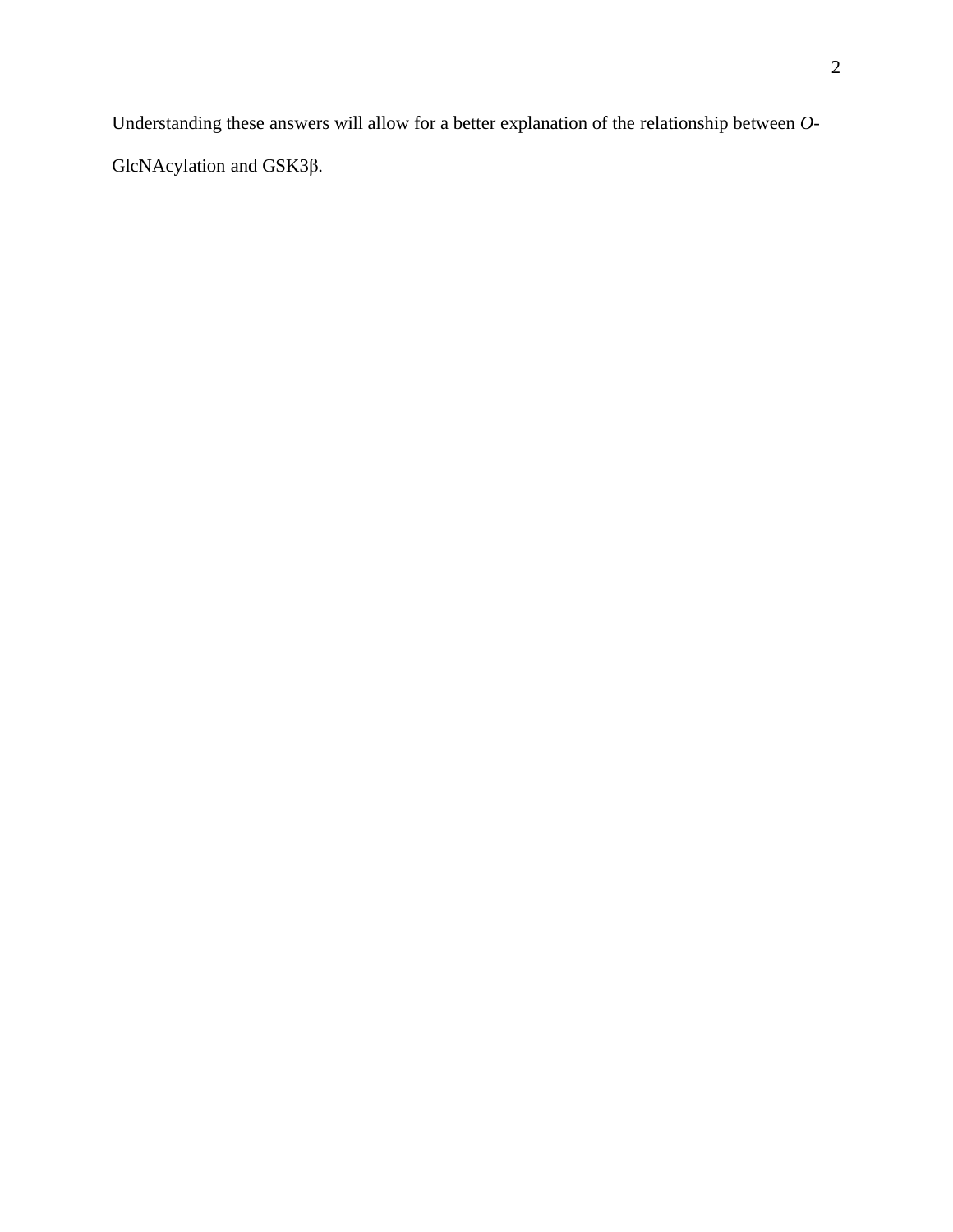#### **Review of Literature**

### **Alzheimer's Disease**

Alzheimer's disease (AD) is one of the most common neurodegenerative diseases, along with Parkinson's disease and amyotrophic lateral sclerosis.<sup>1</sup> Neurodegeneration refers to the decline in neuronal function, which results from cell death.<sup>5</sup> In AD, the neurons within the hippocampus are particularly susceptible to damage. This decline in the function of neurons results in the impairment of memory, reasoning, language, and judgment.<sup>6</sup>

Dementia is a term used to describe the symptoms associated with a decline in cognitive ability.<sup>7</sup> AD is the most prevalent type of dementia, accounting for more than two-thirds of all dementia patients.<sup>6</sup> Dementia impedes a person's ability to perform independent, daily activities.<sup>7</sup>

#### *Epidemiology*

AD is prevalent in patients who are older than  $65$ -years-old.<sup>6</sup> One of the most widespread risk factors for AD is an increase in age.<sup>6</sup> However, AD is not a normal aspect of aging.<sup>6</sup> Lateonset is the most common type of AD case.<sup>8</sup> Due to the age-dependent nature of the AD, it is becoming more prevalent partly due to the recent increase in the elderly population.<sup>9</sup> Other risk factors for AD include depression, higher parental age, family history of dementia, smoking, cardiovascular disease, diabetes, head trauma, and others.<sup>6</sup>

Hallmarks of AD are neurofibrillary tangles and neuritic plaques (Figure 1).<sup>6</sup> Neurofibrillary tangles are found within neurons.<sup>6</sup> In patients with AD, there is an increase in the phosphorylation of tau, which results in fibrillary intracytoplasmic structures.<sup>6</sup> They form insoluble paired helical filaments, which are referred to as neurofibrillary tangles.<sup>6</sup> These tangles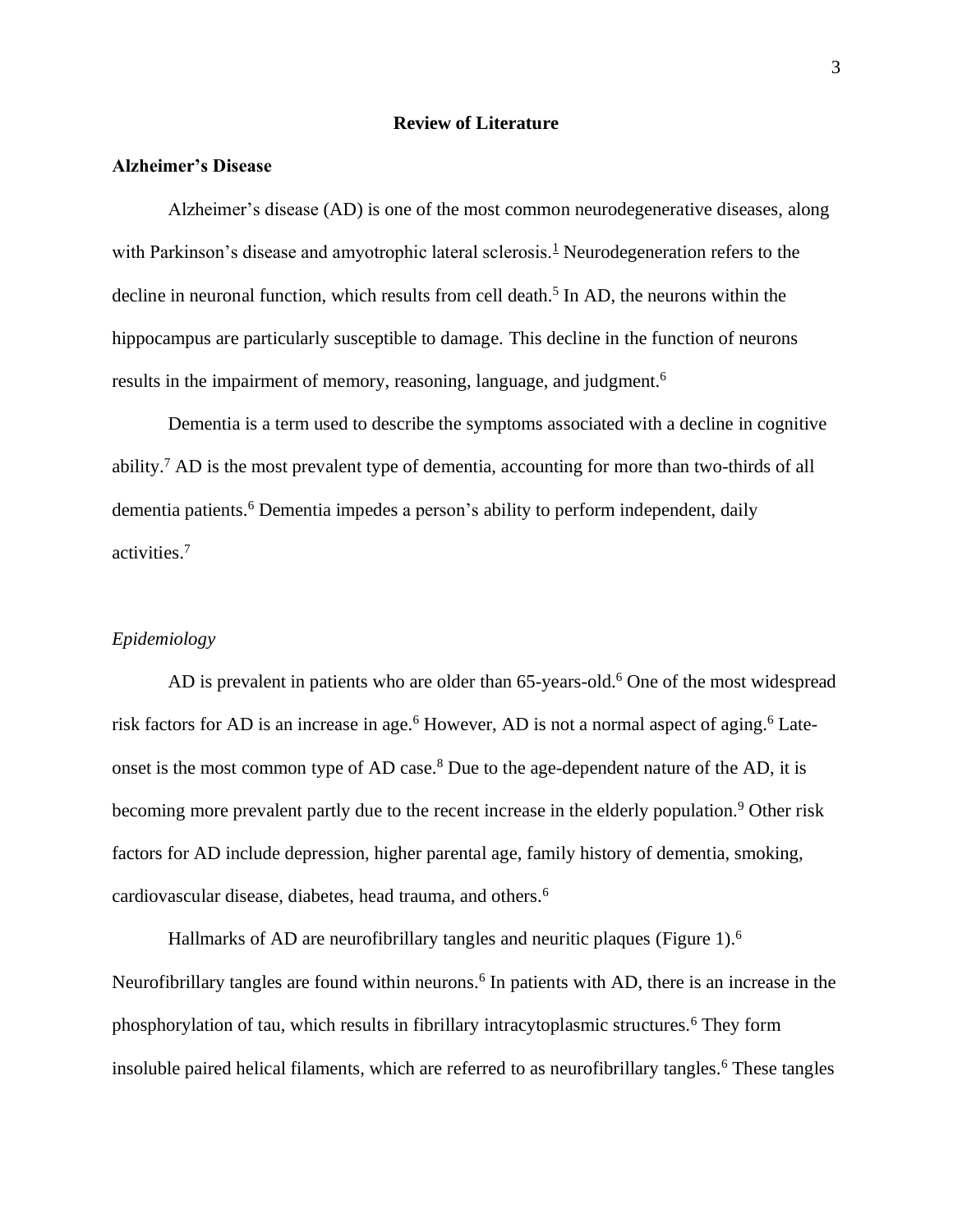interfere with the normal function of the cells.<sup>6</sup> Neuritic plaques are found at axonal endings, and they are tiny lesions containing extracellular amyloid beta-peptides.<sup>6</sup> They are a result of the breakdown of amyloid precursor proteins, which is why they are also known as amyloid plaques.<sup>10</sup> Both neurofibrillary tangles and neuritic plaques lead to neuronal cell death.<sup>6</sup>



**Figure 1** Neurofibrillary tangles and neuritic plaques<sup>3</sup>

# *Current Treatment Methods*

In the United States, AD is the sixth leading cause of death.<sup>6</sup> More than 5.8 million Americans were suffering from AD in 2020, and this number is predicted to increase to 14 million Americans by  $2060$ .<sup>11</sup> Although there are available treatments for some symptoms, there is currently no cure for AD.<sup>6</sup> The symptomatic treatments target the neurotransmitter imbalance, and they attempt to counteract it.<sup>4</sup> A few studies have suggested that preventative/therapeutic approaches would be beneficial for delaying the age at onset, but there have been no successful therapies discovered.12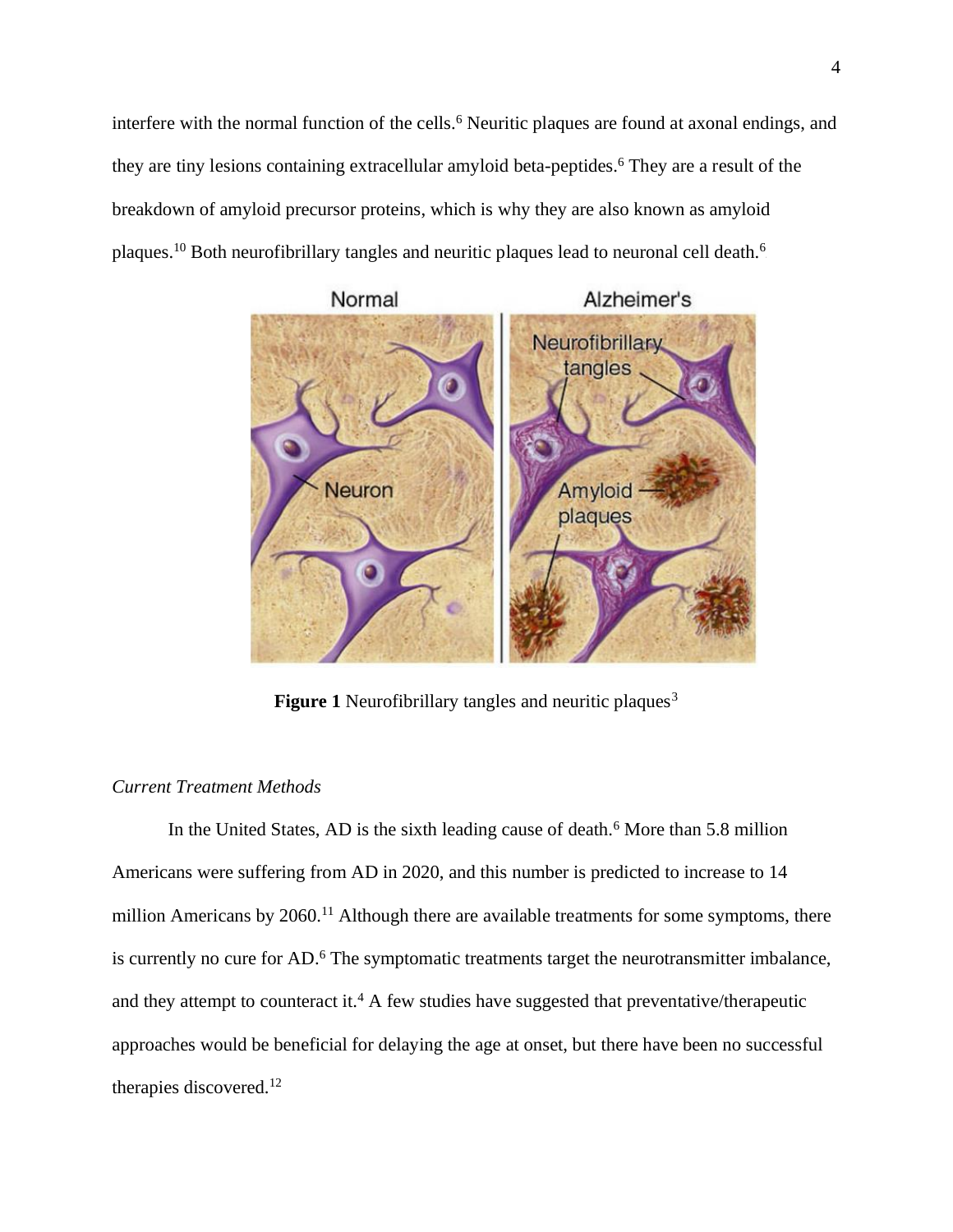#### **Brain and Hippocampus**

#### *Central Nervous System*

The nervous system is split into the central nervous system (CNS) and the peripheral nervous system (PNS).<sup>13</sup> The CNS is composed of the brain and spinal cord, and the other parts of the nervous system make up the PNS.<sup>13</sup> The CNS is a complex network that detects environmental stimuli and allows interaction between the organism and its surroundings.<sup>13</sup> The brain regulates the processes of the body, including movement, cognition, breathing, etc.<sup>13</sup> The brain is also responsible for memory, emotions, and communication.<sup>14</sup>

This study will focus on the brain, which is a part of the CNS. The brain is comprised of nervous tissue, which is very delicate.<sup>14</sup> Nervous tissue is composed of neurons and glial cells.<sup>15</sup> Although there are more glial cells than neurons, they take up an equal amount of space within nervous tissue. Glial cells function to support and protect neurons.<sup>16</sup> In the CNS, astrocytes and oligodendrocytes are the main types of glial cells.<sup>15</sup> Astrocytes surround the body of neurons.<sup>16</sup> Astrocytes assist in the migration of neurons and aid in detoxification.<sup>16</sup> Astrocytes also form the blood-brain barrier.<sup>16</sup> Additionally, astrocytes manage synaptic transmission.<sup>16</sup> The primary function of oligodendrocytes is to generate myelin sheath.<sup>16</sup> Myelin sheath surrounds nerves and acts as an insulator which allows for the fast and efficient transmission of electrical impulses.<sup>16</sup> Due to the importance of the brain, it is protected by the skull, meninges, and cerebrospinal fluid.<sup>14</sup> Also, the blood-brain barrier blocks harmful substances from entering the brain via the blood.<sup>14</sup>

#### *Neurons*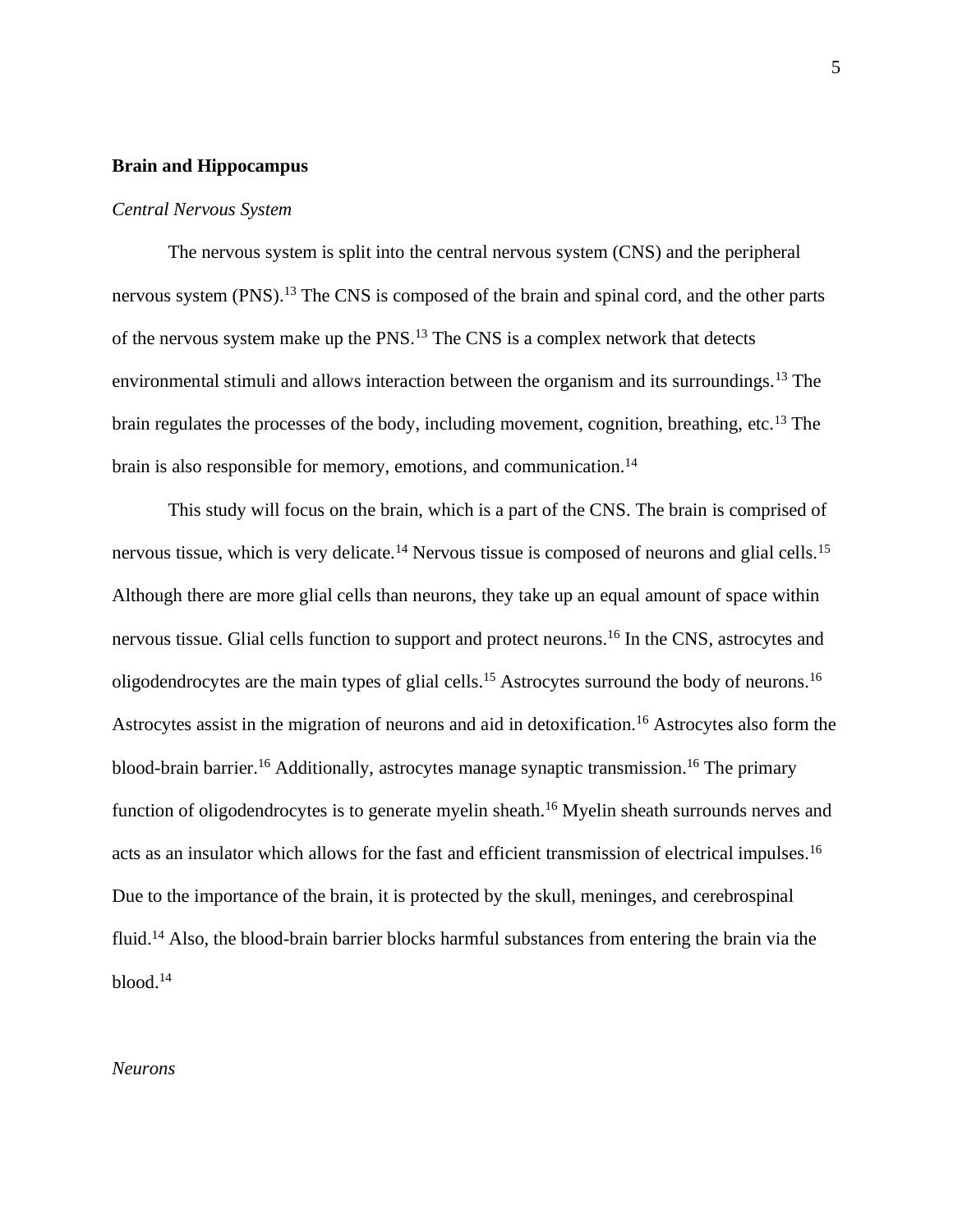Neurons are comprised of a soma (cell body), dendrites, an axon, and an axon terminal.<sup>17</sup> The nucleus and other essential organelles are housed in the cell body.<sup>17</sup> The dendrites receive afferent signals from their environment and other neurons; they are considered the "ears" of the neuron.<sup>17</sup> Most neurons have multiple dendrites, which allows them to receive multiple signals simultaneously.<sup>18</sup> Neurons only have one axon.<sup>18</sup> The axon sends efferent signals to other neurons, and it is considered the "mouth" of the neuron.<sup>17</sup>

A neuron is a cell that can be electrically excited.<sup>18</sup> Neurons send signals all over the body.<sup>18</sup> Neurons interact with other neurons through the synaptic cleft, the space between the presynaptic neuron's axon terminal and the postsynaptic neuron's dendrite.<sup>18</sup> The information is transmitted through both electrical and chemical components.<sup>18</sup>

Once a dendrite is stimulated, an electrical signal is sent to the soma.<sup>19</sup> The soma contains the axon hillock, which controls neuronal firing.<sup>19</sup> If the combined signal strength is greater than  $-40$  mV, the threshold limit, a signal will be fired.<sup>19</sup> This signal is known as an action potential.<sup>19</sup> The electrical signal is sent down the axon by a depolarizing current.<sup>19</sup>

The first stage of the action potential occurs when voltage-gated sodium channels (VGNaC) open and sodium ions rush into the cell.<sup>20</sup> The increase of positive ions leads to the depolarization of the cell, and this leads to a positive-feedback cycle of more VGNaC opening.<sup>20</sup> After 1 msec, the depolarization of the neuron ceases and the VGNaC become inactive.<sup>20</sup> The second stage that takes place is repolarization.<sup>20</sup> This occurs when voltage-gated potassium channels (VGKC) open and potassium ions flow out of the cell.<sup>20</sup> This allows for the cell to return to its resting membrane potential (RMP),  $-70 \text{ mV}$ .<sup>20</sup> The final stage of the action potential is termed hyperpolarization.<sup>20</sup> This refers to the short period when the membrane potential is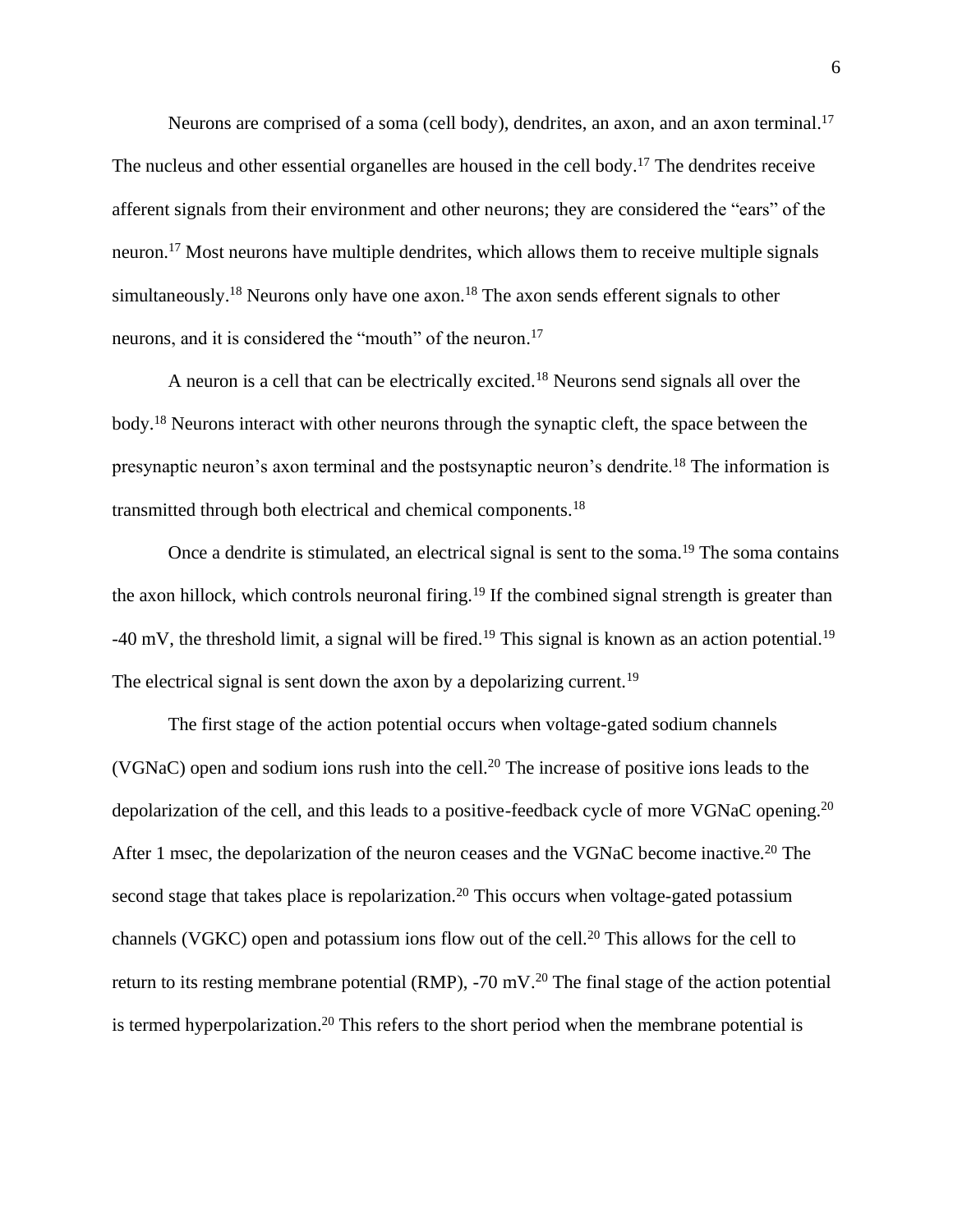lower than the RMP, due to the VGKC being open a little longer.<sup>20</sup> The action potential beings at the axon hillock, and it travels down to axon to the axon terminal.<sup>20</sup>



**Figure 2** Representative graph of an action potential<sup>21</sup>

Once the action potential reaches the axon terminal, it triggers the opening of voltagegated calcium channels.<sup>22</sup> This leads to an influx of the flow of calcium into the presynaptic neuron.<sup>22</sup> The increase of calcium causes the vesicles filled with neurotransmitters to dock on and fuse with the plasma membrane.<sup>22</sup> The neurotransmitter is then released into the synaptic cleft and binds to receptors on the postsynaptic neuron.<sup>22</sup> This produces a signal in the postsynaptic neuron.22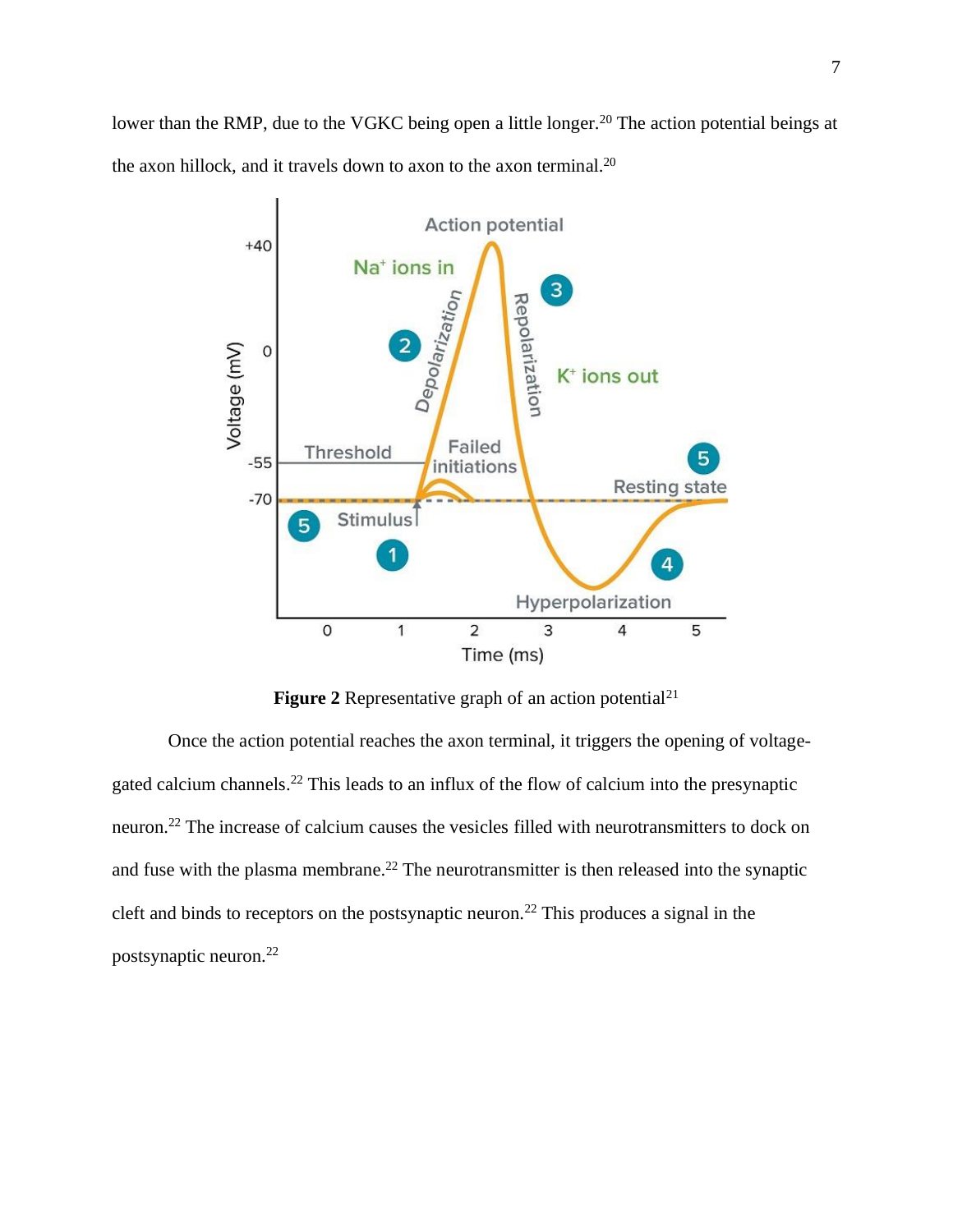

**Figure 3** Communication between pre- and postsynaptic neurons<sup>23</sup> Neurotransmitters can excite, inhibit, or modify the target tissue.<sup>22</sup> A few excitatory neurotransmitters are glutamate, acetylcholine, histamine, and norepinephrine.<sup>22</sup> These neurotransmitters cause the neuron to be depolarized, increasing the chance of propagating an action potential.<sup>22</sup> A couple of inhibitory neurotransmitters are gamma-aminobutyric acid (GABA) and serotonin.<sup>22</sup> These neurotransmitters cause the neuron to be hyperpolarized, decreasing the chance of firing an action potential.<sup>22</sup> Other types of neurotransmitters are neuromodulators and neurohormones.<sup>22</sup>

# *Synaptic Plasticity*

Synaptic plasticity refers to the ability of the nervous system to adapt to stimuli.<sup>24</sup> Synaptic plasticity changes the way neurons communicate with other neurons, increasing or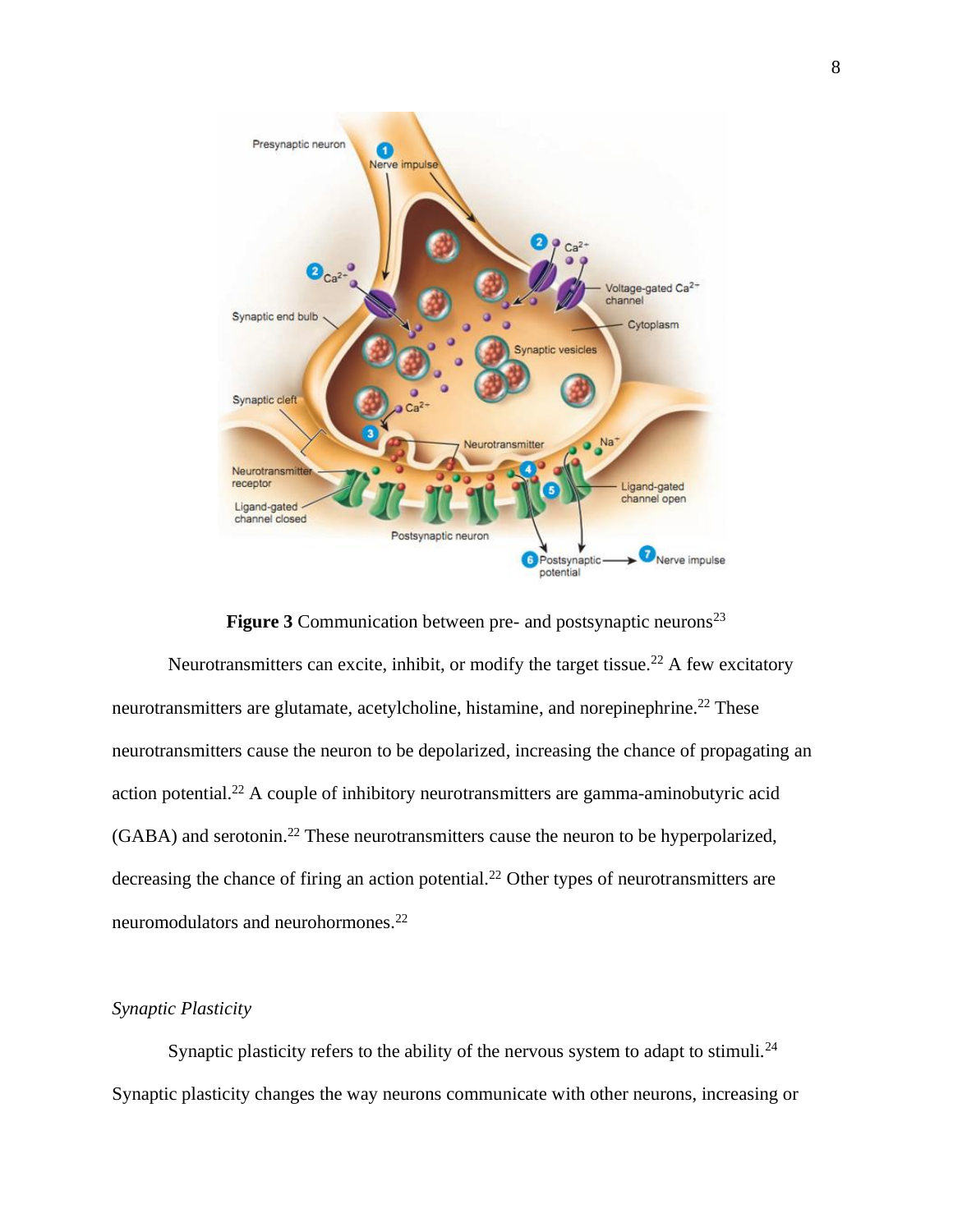decreasing synaptic strength.<sup>25</sup> This specifically relates to the hippocampus and the changes it undergoes during the process of learning.<sup>24</sup> Synaptic plasticity includes both the short- and longterm adaptations.<sup>24</sup> Short-term synaptic plasticity refers to a rapid change, occurring within milliseconds.<sup>26</sup> On the contrary, long-term potentiation (LTP) can persist for upwards of a couple of months. 27

Long-term synaptic plasticity encompasses both LTP and long-term depression (LTD). LTP refers to the increase in the strength between the pre- and post-synaptic neurons.<sup>25</sup> Oftentimes, this is due to the activation of both the presynaptic and postsynaptic neurons within 100 ms.<sup>28</sup> The amount of neurotransmitter released and the number of postsynaptic receptors will increase.<sup>29</sup> This results in long-lasting elevated levels of communication between the two neurons, leading to changes in behavior and choices associated with memory.<sup>25</sup> LTD is the opposite of LTP. It results in a decrease in the communication between two neurons. 25



**Figure 4** Synaptic plasticity (long-term potentiation)<sup>30</sup>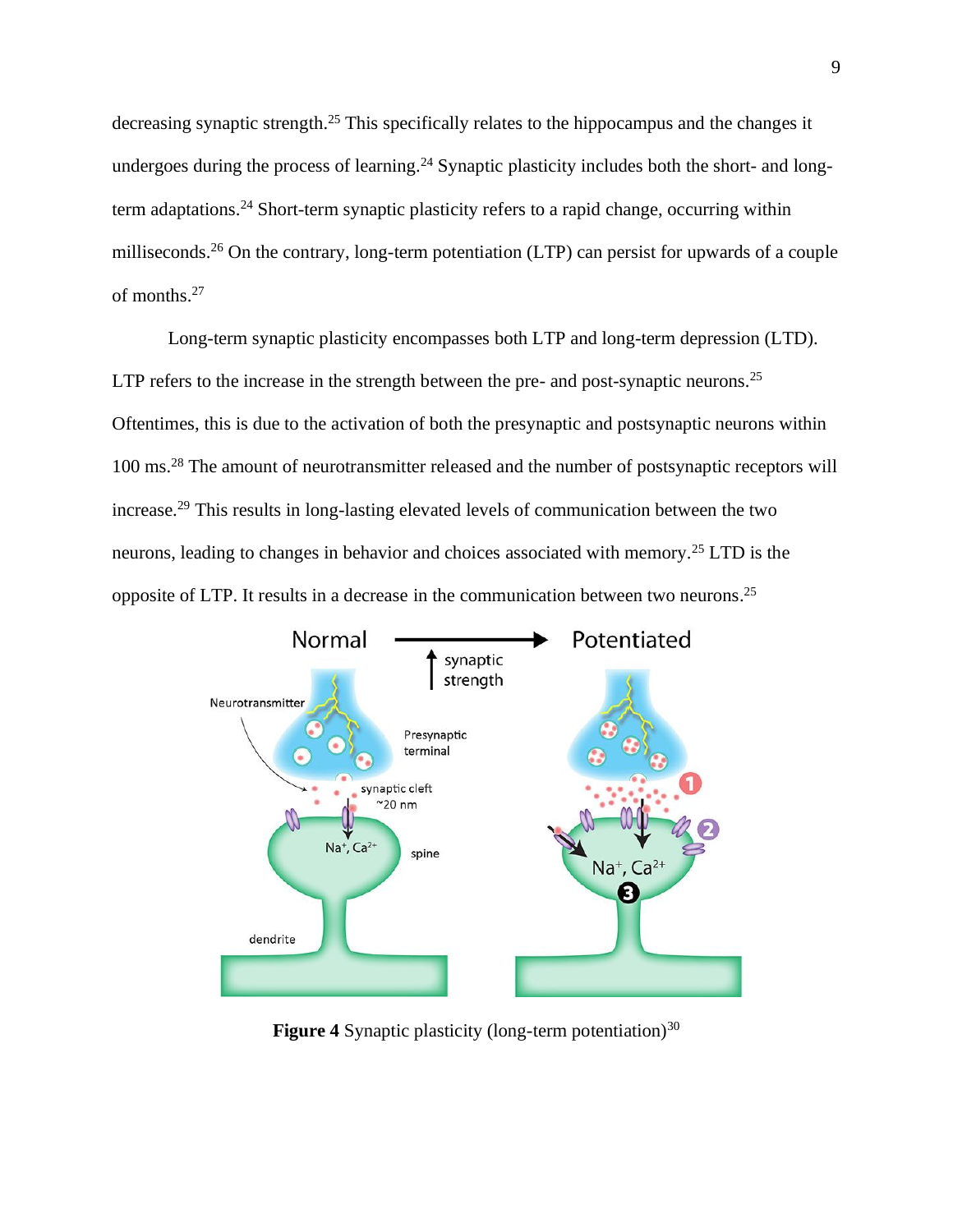The hippocampus is composed of "the dentate gyrus, the hippocampus proper, and the subiculum."<sup>31</sup> The hippocampus is located within the temporal lobe.<sup>31</sup> It is part of the limbic system, where behavior and emotion are regulated.<sup>32</sup> The hippocampus is also is involved with learning and memory.<sup>13</sup> Learning is composed of three stages: cognitive, associative, and autonomous. Memory is also comprised of three phases: registration, storage, and retrieval of information.<sup>31</sup> It is a plastic structure, meaning that it is affected by stimuli.<sup>32</sup>



**Figure 5** The hippocampus<sup>33</sup>

# *O***-GlcNAcylation**

*Posttranslational Modifications*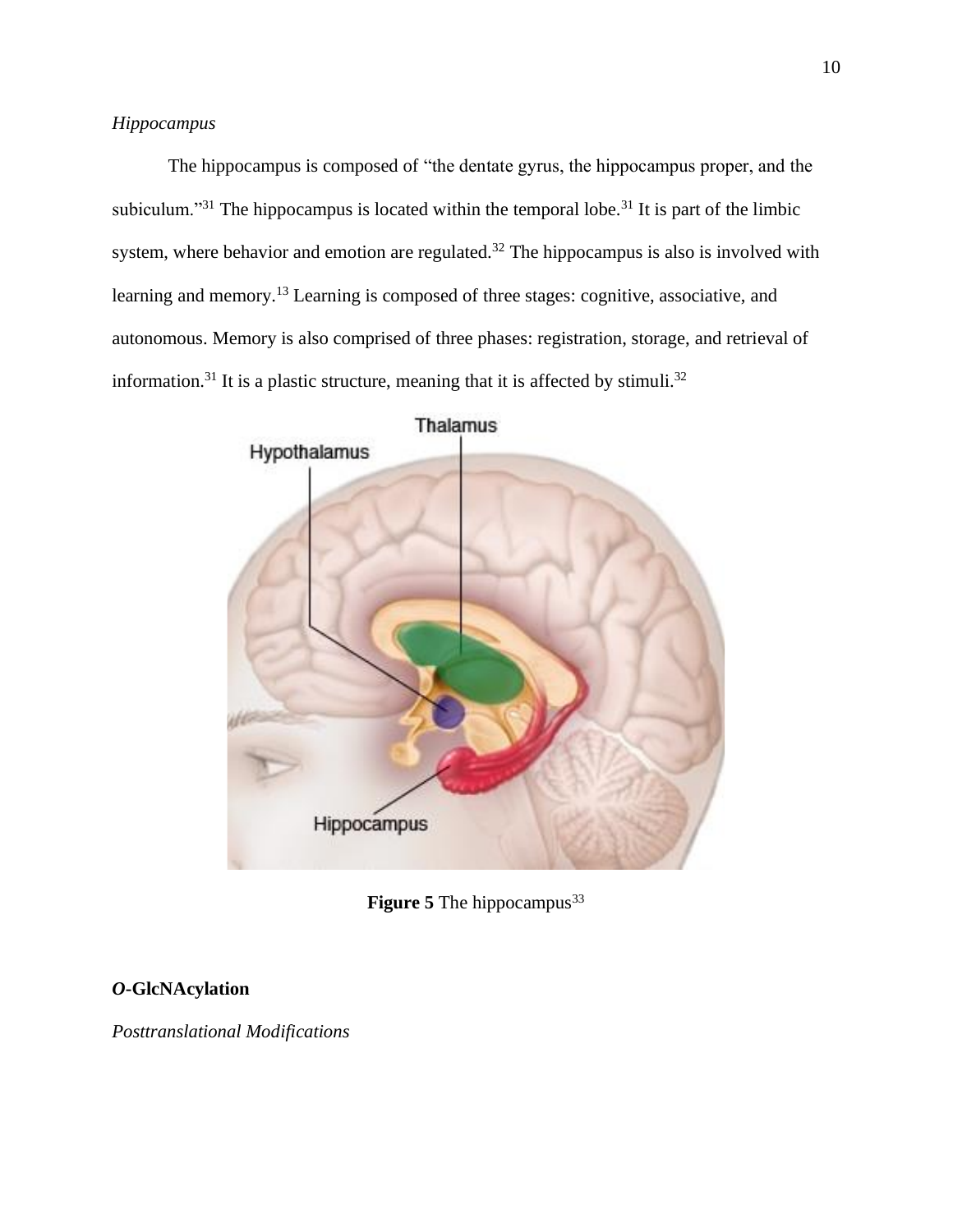Proteins are essential to all biological processes.<sup>34</sup> Proteins are composed of a string of amino acids connected through peptide bonds.<sup>34</sup> This linear strand of monomer units makes up the primary structure of the protein.<sup>34</sup> The spontaneous folding of proteins into  $\alpha$ -helices and βsheets forms the secondary structure of the protein.<sup>34</sup> The interactions of the protein side chains promote further folding to form a 3-D structure, known as the tertiary structure.<sup>34</sup> The specific function of each protein is dictated by the functional groups – such as alcohols, esters, carboxylic  $acids - it contains.<sup>34</sup> The quaternary structure of the protein consists of multiple amino acid$ chains connected to each other.<sup>34</sup>

The central dogma of biology states that DNA is transcribed into mRNA which then is translated into a protein.<sup>35</sup> After the protein is formed, it may undergo post-translational modifications (PTM).<sup>36</sup> Over 200 different PTMs have been identified, and these changes allow for more variation in protein function.<sup>36</sup> Among these, phosphorylation, acetylation, carboxylation, methylation, and *O*-GlcNAcylation are just a few.<sup>36</sup> PTMs regulate enzyme activity, protein-protein interactions, and other processes.<sup>36</sup>



**Figure 6** Levels of protein structure<sup>37</sup>

*O-GlcNAcylation as a Posttranslational Modification*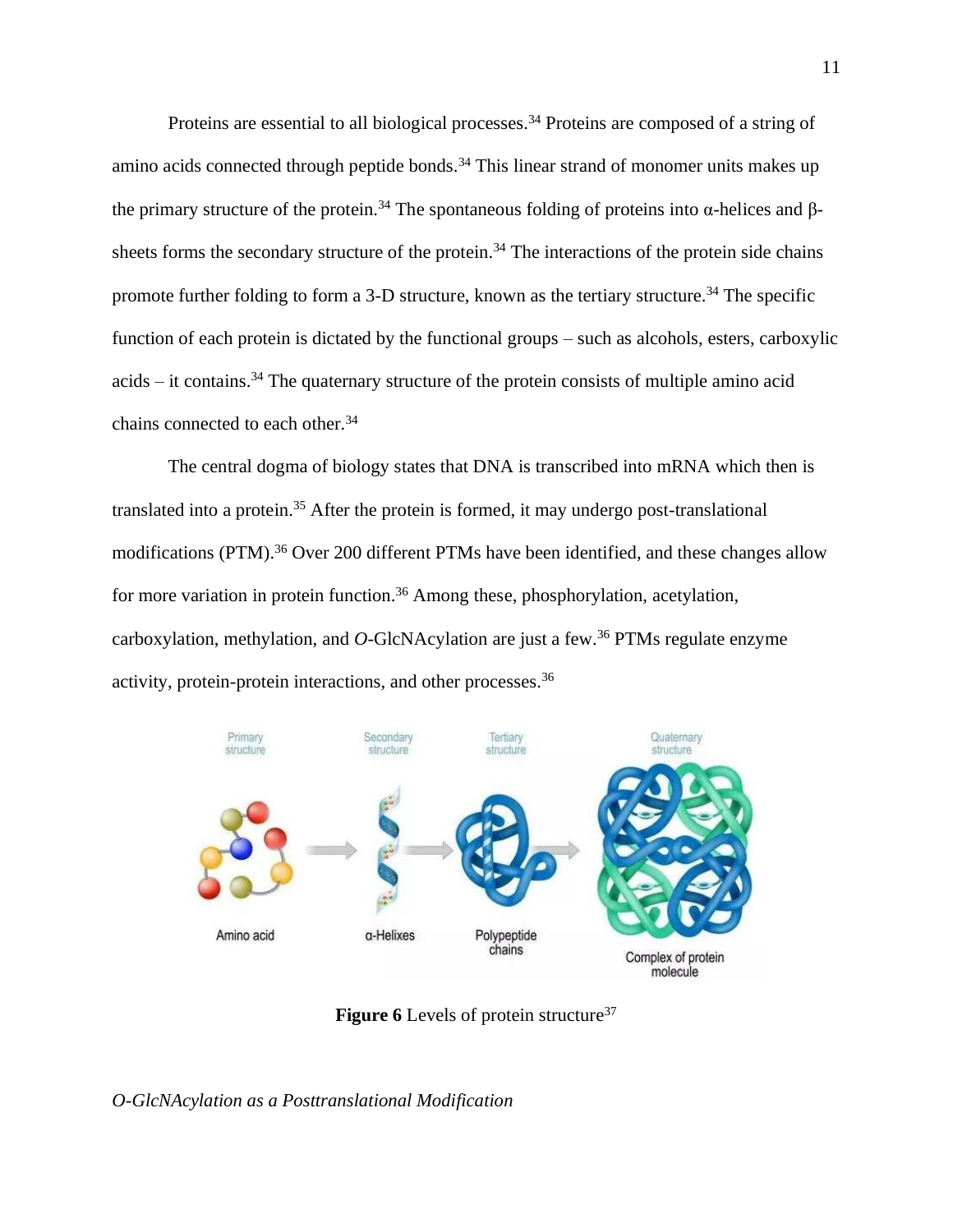*O*-linked N-acetylglucosaminylation (*O*-GlcNAcylation) is a post-translational modification.<sup>38</sup> An N-acetylglucosamine (GlcNAc) is added to a Serine or Threonine residue on the protein of choice. <sup>38</sup> *O*-GlcNAcylation is regulated by two enzymes: *O*-GlcNAc transferase (OGT) and *O*-GlcNAcase (OGA).<sup>38</sup> OGT transfers a single GlcNAc to the protein of choice, while OGA reversibly removes GlcNAc.<sup>38</sup> *O*-GlcNAcylation regulates some essential processes in the cell. 38

*O*-GlcNAcylation is key in epigenetics, regulating transcription, cell signaling, and enhancing cell survival.<sup>38</sup> Crucial transcription factors are *O*-GlcNAcylated to turn on the nuclear factors of T and B lymphocytes to become active.<sup>38</sup> O-GlcNAc is involved in gene expression due to the interactions with transcription regulators.<sup>39</sup> O-GlcNAcylation also plays a role in the binding of DNA, translocation, transactivation, and the regulation of transcription factors.<sup>38</sup>

The regulation of *O*-GlcNAcylation is due to a response to the availability of nutrients and the level of cellular stress.<sup>38</sup> A key nutrient in regulation is uridine diphosphate Nacetylglucosamine (UDP-GlcNAc), the substrate that is donated in *O*-GlcNAcylation.<sup>38</sup> This molecule is produced by the hexosamine biosynthetic pathway.<sup>38</sup> When there is a sufficient supply of this substrate, *O*-GlcNAcylation proceeds.<sup>38</sup>

#### *Enzymes Involved in O-GlcNAcylation*

The regulation of *O*-GlcNAcylation is managed by one pair of enzymes: OGT and OGA.<sup>38</sup> OGT transfers a single GlcNAc, from UDP-GlcNAc, onto the target protein.<sup>38</sup> OGA works in opposition to OGT, removing a single GlcNAc from the protein.<sup>38</sup> These two enzymes work together to maintain homeostasis.<sup>38</sup>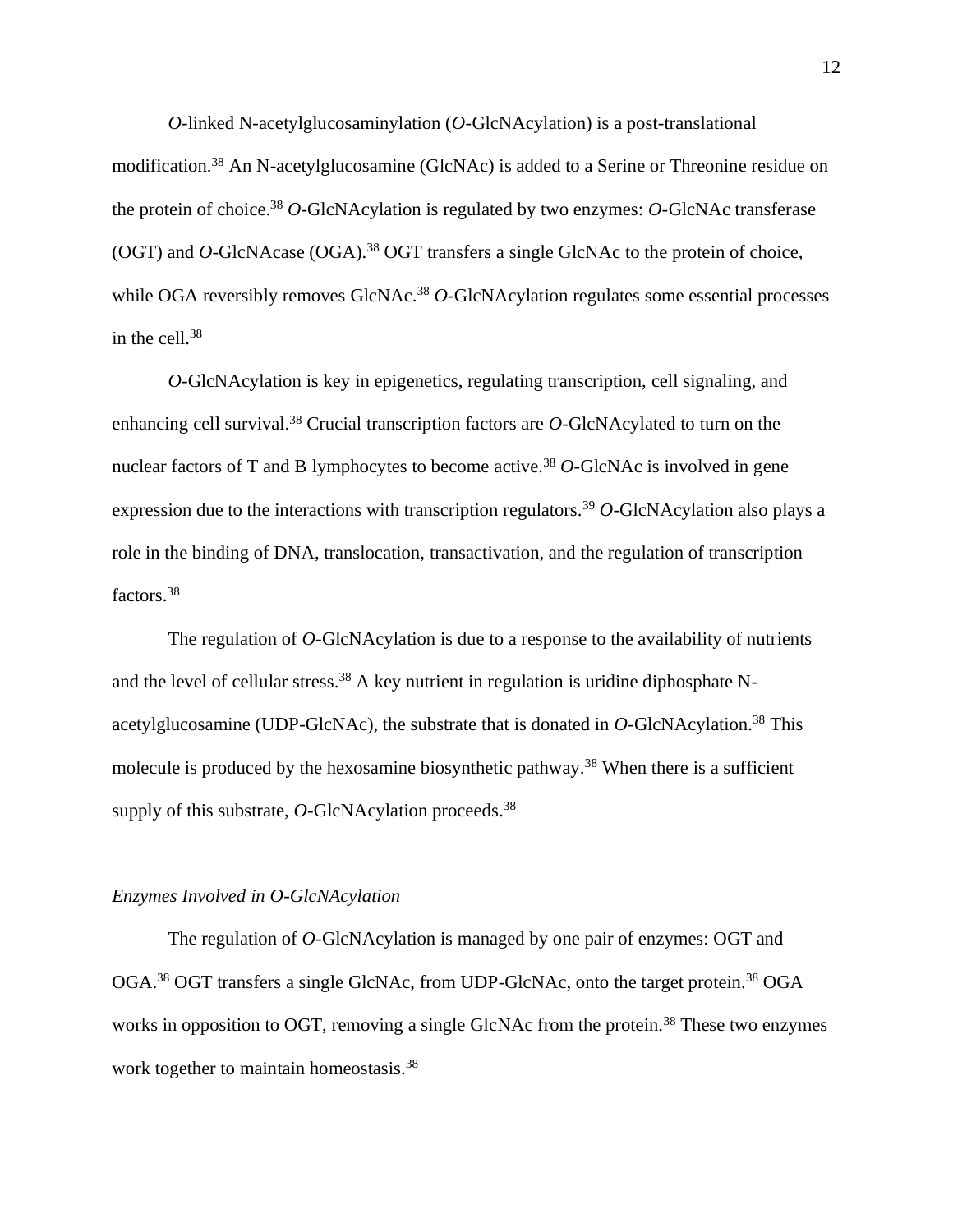

Figure 7 OGA/OGT-mediated O-GlcNAcylation<sup>40</sup>

OGT has three isoforms: nucleocytoplasmic (ncOGT), mitochondrial (mOGT), and short  $(SOGT)$ <sup>38</sup>. In the cytoplasm, both ncOGT and sOGT are present.<sup>38</sup> In the mitochondria, mOGT is present.<sup>38</sup> Although they all contain a common catalytic carboxy-terminal (C-terminal) and intervening domain (ID), they vary in length. $41$  The amino-terminal lobe of the catalytic domain plays a role in the binding cleft.<sup>41</sup> The function of the ID remains unknown.<sup>41</sup> The difference of the three isoforms is due to the fluctuation of the length of the amino-terminal (N-terminal) tetratricopeptide repeats (TPRs).<sup>41</sup> The recipient substrate is bound to OGT through interactions with the TPR domain.<sup>41</sup> The TPR domain mediates protein-protein interaction, and it is required for substrate recognition. $41$ 

OGA has two isoforms: nucleocytoplasmic (ncOGA) and short (sOGA).<sup>38</sup> ncOGA contains an *O*-GlcNAc hydrolase at its N-terminal and a histone acetyltransferase-like domain at its C-terminal.<sup>38</sup> sOGA only contains an *O*-GlcNAc hydrolase as its N-terminal, and it is present in the endoplasmic reticulum and lipid droplets.<sup>38</sup>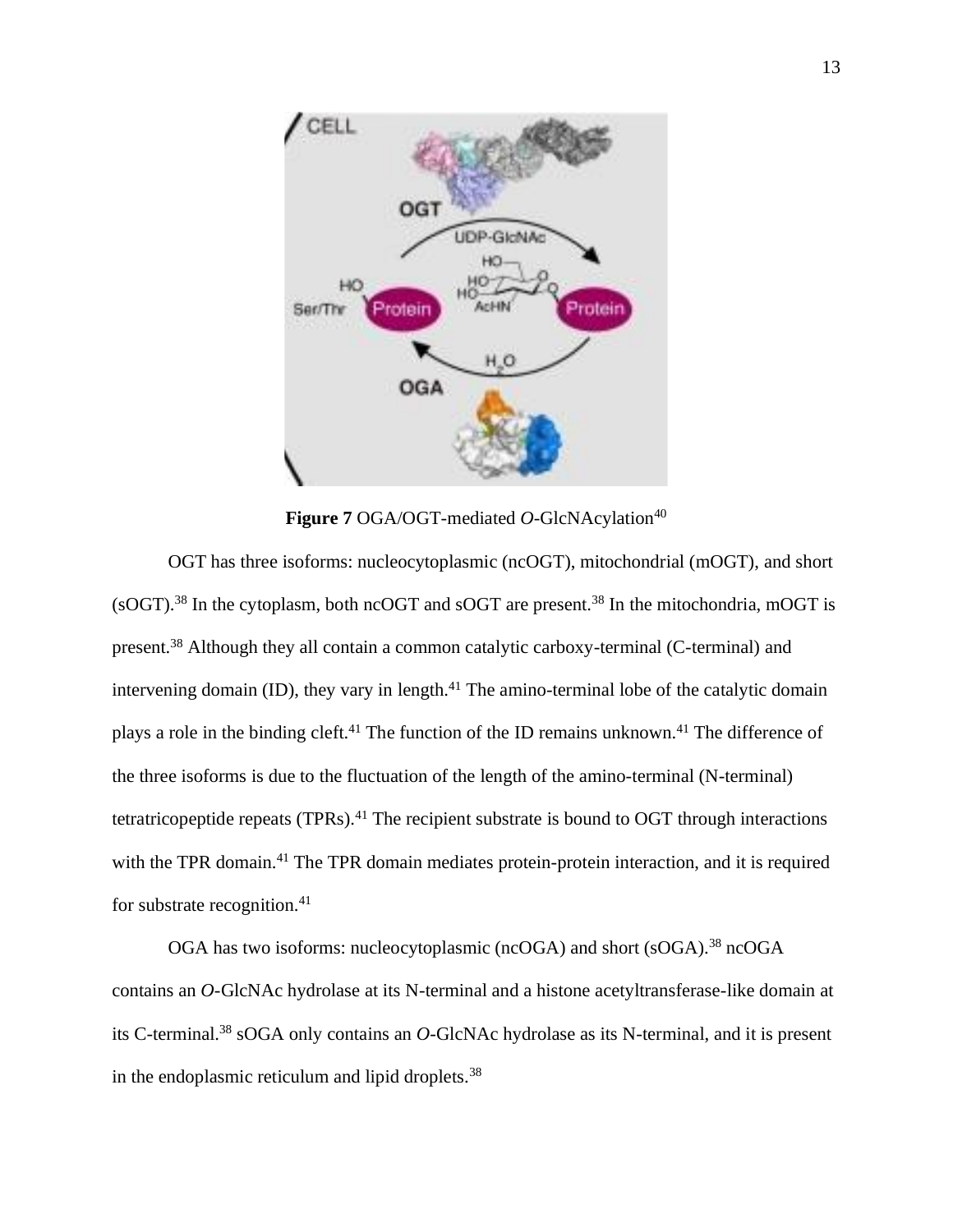#### *O-GlcNAcylation and Diseases*

The dysregulation of *O*-GlcNAcylation is prevalent in numerous human diseases, including neurodegeneration, cardiovascular disease, cancer, and others. <sup>42</sup> Due to *O*-GlcNAcylation's influence on neuronal development and synaptic plasticity, Alzheimer's disease is associated with aberrant levels of *O*-GlcNAcylation.<sup>42</sup> *O*-GlcNAcylation acts as a protector by inhibiting necroptosis.<sup>43</sup> Therefore, a decrease in *O*-GlcNAcylation has been found in patients with AD.<sup>43</sup> Additionally, *O*-GlcNAc is present in both the protein Tau, which cause neurofibrillary tangles when hyperphosphorylated, and amyloid precursor proteins, which are found in neuritic plaques.<sup>44</sup>

The activity of OGT is upregulated in the heart versus other tissue.<sup>45</sup> O-GlcNAcylation contributes to "ischemic cardioprotection, hypertrophy, diabetic complications, hypertension, and heart failure."<sup>45</sup> As a result, improper levels of *O*-GlcNAc can have notable implications. Both an increase and a decrease in the levels of *O*-GlcNAc were shown to be associated with heart failure.<sup>45</sup>

Cell division and metabolism are regulated by *O*-GlcNAcylation.<sup>42</sup> Therefore, abnormal levels of *O*-GlcNAcylation are prevalent in tumors and cancer cell lines due to its effects on tumorigenesis and tumor metastasis.<sup>42</sup> This is due to a decrease in the levels of *O*-GlcNAc as a result of an increase in the enzymatic activity of OGA.<sup>42</sup>

#### **GSK3**

*Kinases*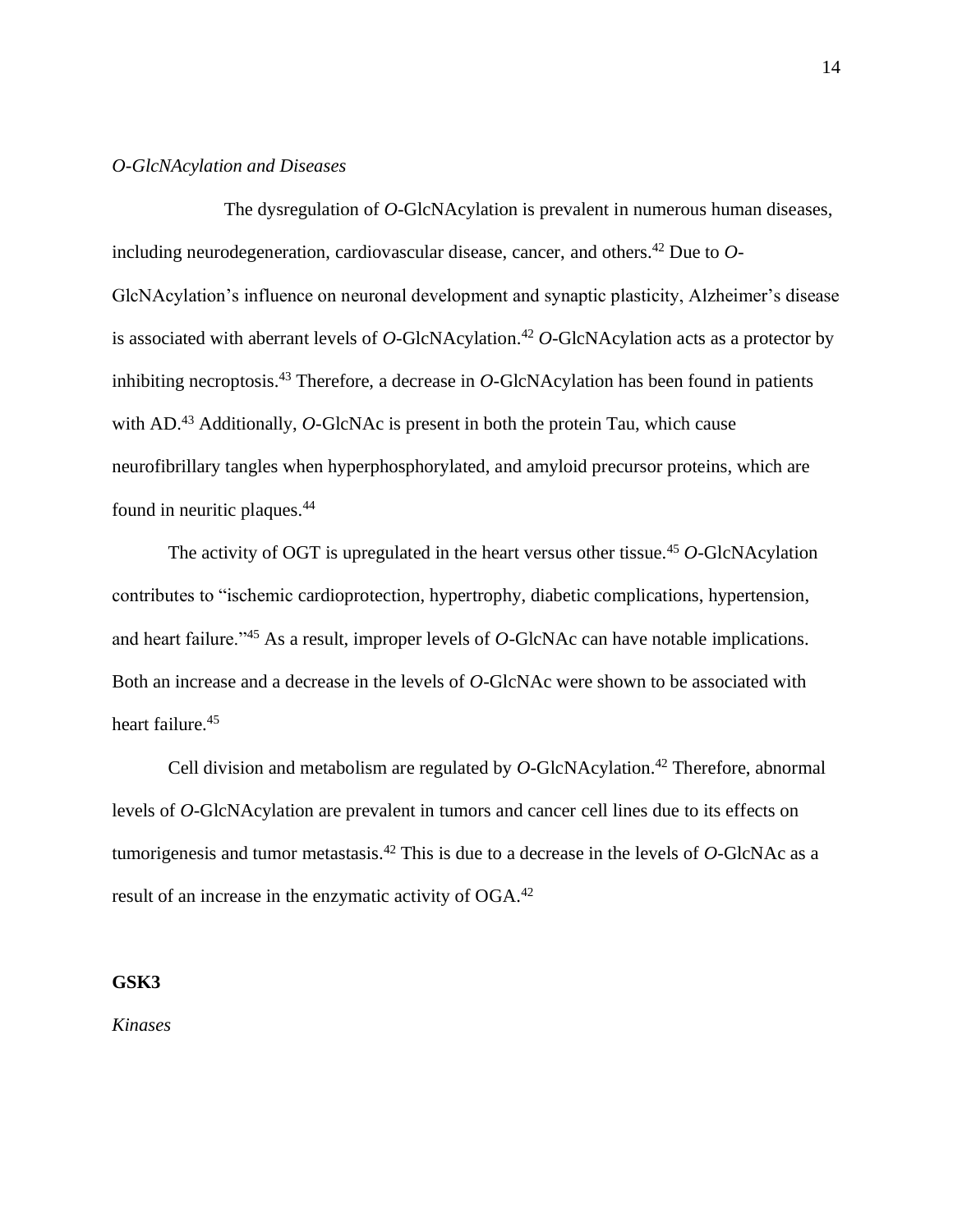Protein kinases add a phosphate group to specific amino acids within a substrate.<sup>46</sup> These enzymes play a regulatory role in cells and modify protein function.<sup>46</sup> The addition of the phosphate changes the protein's conformation by modifying the protein to a hydrophilic polar state, rather than the original hydrophobic apolar state.<sup>47</sup> This can either increase or decrease the activity of the target enzyme, and it changes the protein's interaction with other molecules.<sup>46</sup> Adenosine triphosphate (ATP) is used by the kinases to phosphorylate other proteins through covalent bonding.<sup>48</sup> This process results in a phosphorylated substrate and an ADP molecule.<sup>48</sup>

Phosphorylation is involved in the regulation of cell division and growth, protein synthesis, signal transduction, and other important cellular processes.<sup>48</sup> Phosphorylation is a reversible process with the protein phosphatase conducting dephosphorylation.<sup>47</sup> The dysregulation of phosphorylation leads to several diseases, including tumors.<sup>47</sup> Therefore, this process is highly regulated within the body. Most kinases are activated through phosphorylation.<sup>48</sup> Phosphorylation is site-specific, and it often occurs on serine and threonine residues.<sup>48</sup> Also, the kinase must be localized to the target substrate for phosphorylation to proceed.<sup>48</sup>



**Figure 8** Mechanism of phosphorylation and dephosphorylation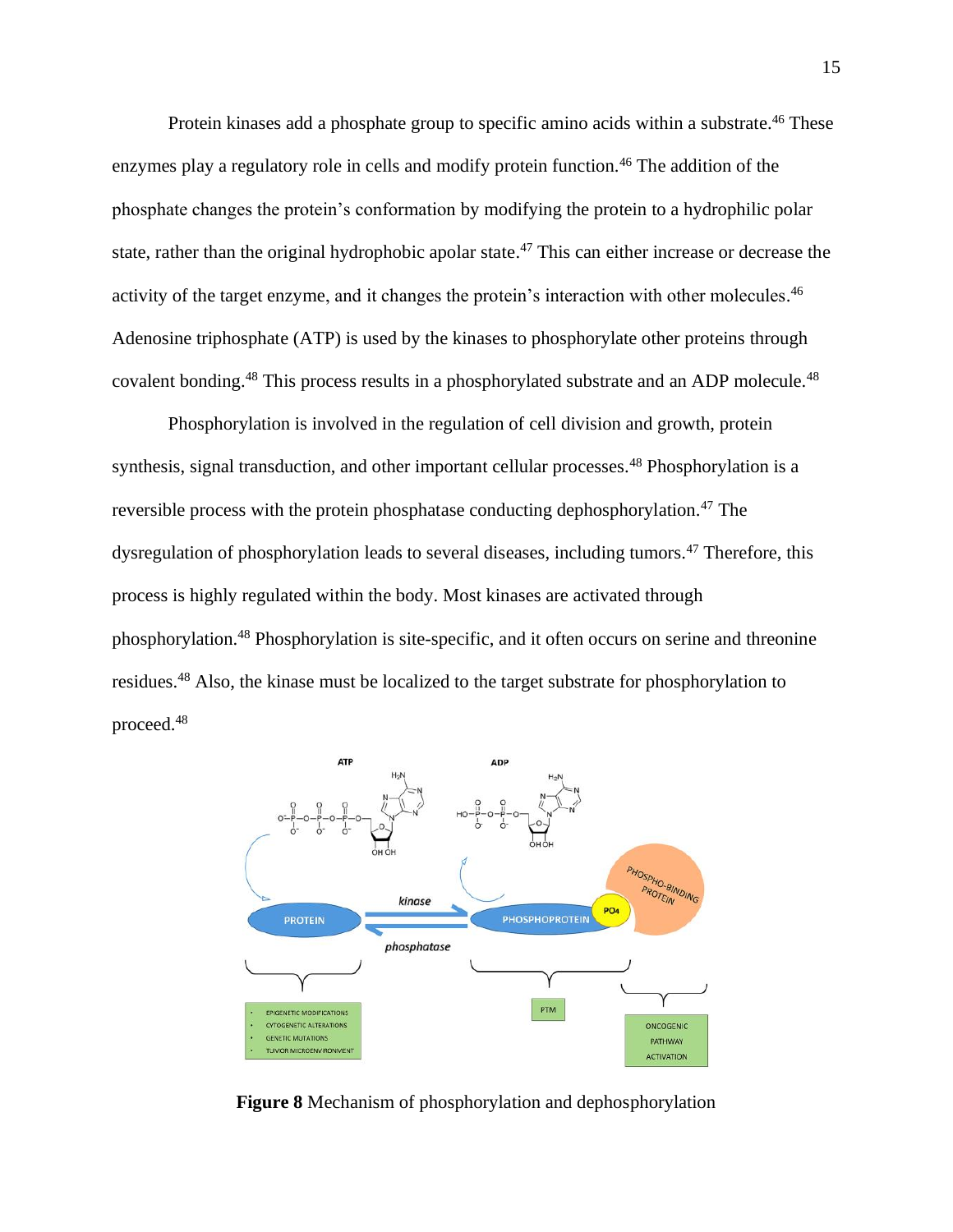# *GSK3 as a Kinase*

Glycogen synthase kinase-3 (GSK3) phosphorylates over 100 substrates.<sup>49</sup> GSK3 contains two isoforms:  $GSK3\alpha$  and  $GSK3\beta$ .<sup>49</sup>  $GSK3$  contains two main domains: "a primedsubstrate binding domain" and "a kinase domain" to phosphorylate the bound substrate.<sup>49</sup> Unlike most kinases, GSK3 is innately active, and it is inhibited most frequently by serinephosphorylation.<sup>49</sup>

GSK3 is controlled through the addition of phosphate and by substrate availability, and it is also regulated by substrate recognition. <sup>49</sup> The majority of GSK3 substrates must be primed through pre-phosphorylation. <sup>49</sup> Along with being primed, GSK3 substrates must be co-localized with GSK3.<sup>49</sup> The coordination of these processes and the signaling determines if and when the substrate will be phosphorylated by  $GSK<sup>49</sup>$  This specificity limits the activity of  $GSK3$ .



**Figure 9** GSK3 activity<sup>50</sup>

*GSK3 and Diseases*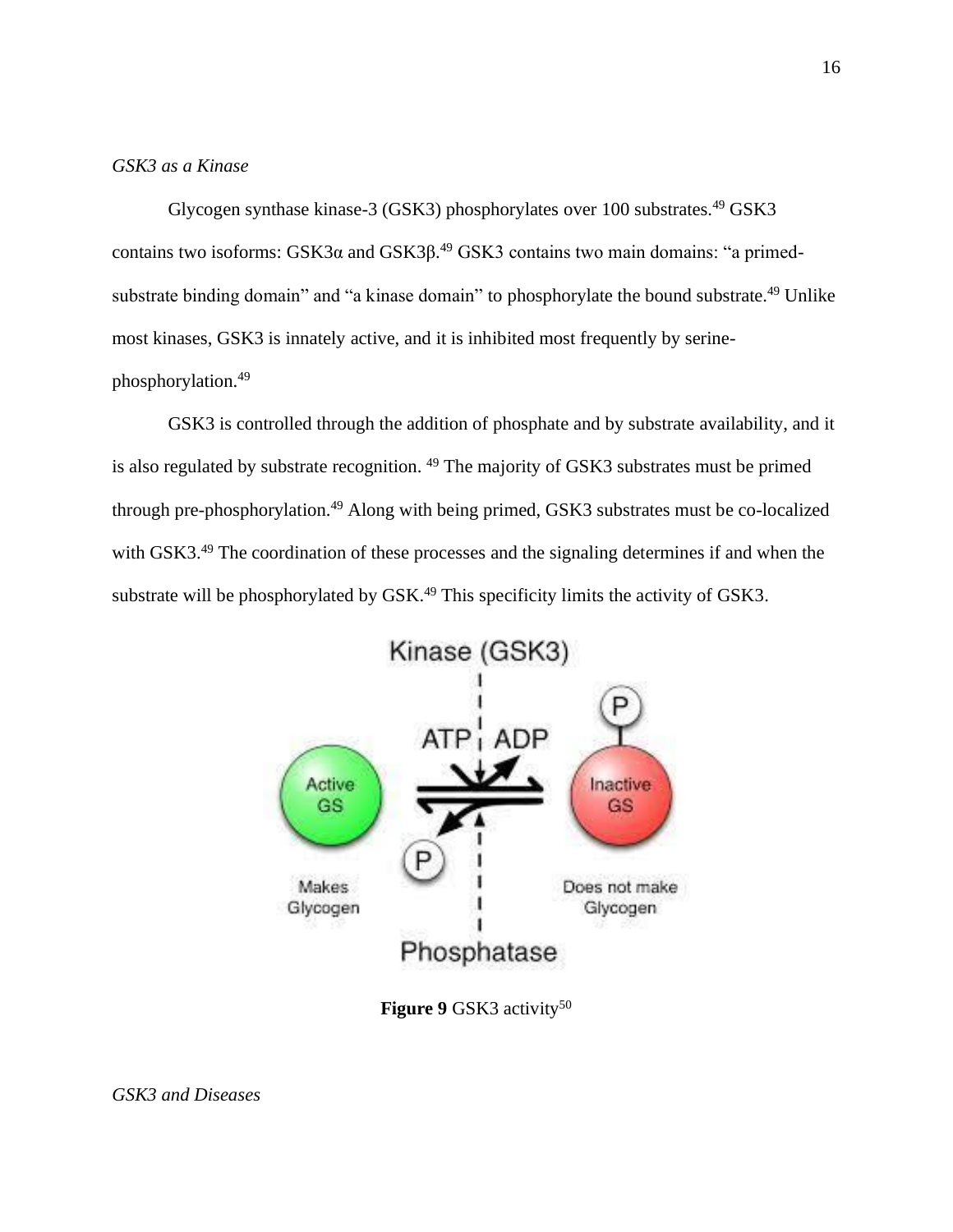GSK3 is correlated with neurological diseases, including psychiatric illnesses.<sup>49</sup> GSK3 is also associated with neurodegenerative diseases, including Alzheimer's disease.<sup>49</sup> It causes neurofibrillary tangles, a hallmark of Alzheimer's disease.<sup>49</sup> GSK3 contributes to the development of the neurofibrillary tangles because it is one of the kinases that is involved in the hyperphosphorylation of the protein tau.<sup>51</sup>

#### **The Relationship between** *O***-GlcNAcylation and GSK3**

*O*-GlcNAc and kinases are shown to be competitive inhibitors for residues with serine and threonine acceptor regions.<sup>39</sup> This is because a few of the *O*-GlcNAc sites are also the sites of phosphorylation.<sup>52</sup> This was suggested by the increase in the level of *O*-GlcNAcylation due to the inhibition of GSK3.<sup>52</sup> Furthermore, OGT is regulated by GSK3β. <sup>53</sup> *O*-phosphorylation is regulated in a site-specific manner by  $O$ -GlcNAcylation.<sup>52</sup> Also, it is hypothesized that if a GlcNAc group is added to GSK3, it may change the protein's conformation, leading to a decrease in the phosphorylation of GSK3.<sup>54</sup>

Due to the competitive inhibition findings, there may be a link between an increase of *O*-GlcNAcylation and the decrease of p-GSK3. Due to GSK3 being inherently on, a decrease in p-GSK3 may lead to an increase in the activity of GSK3. This may allow for more phosphorylation of the downstream targets of GSK3.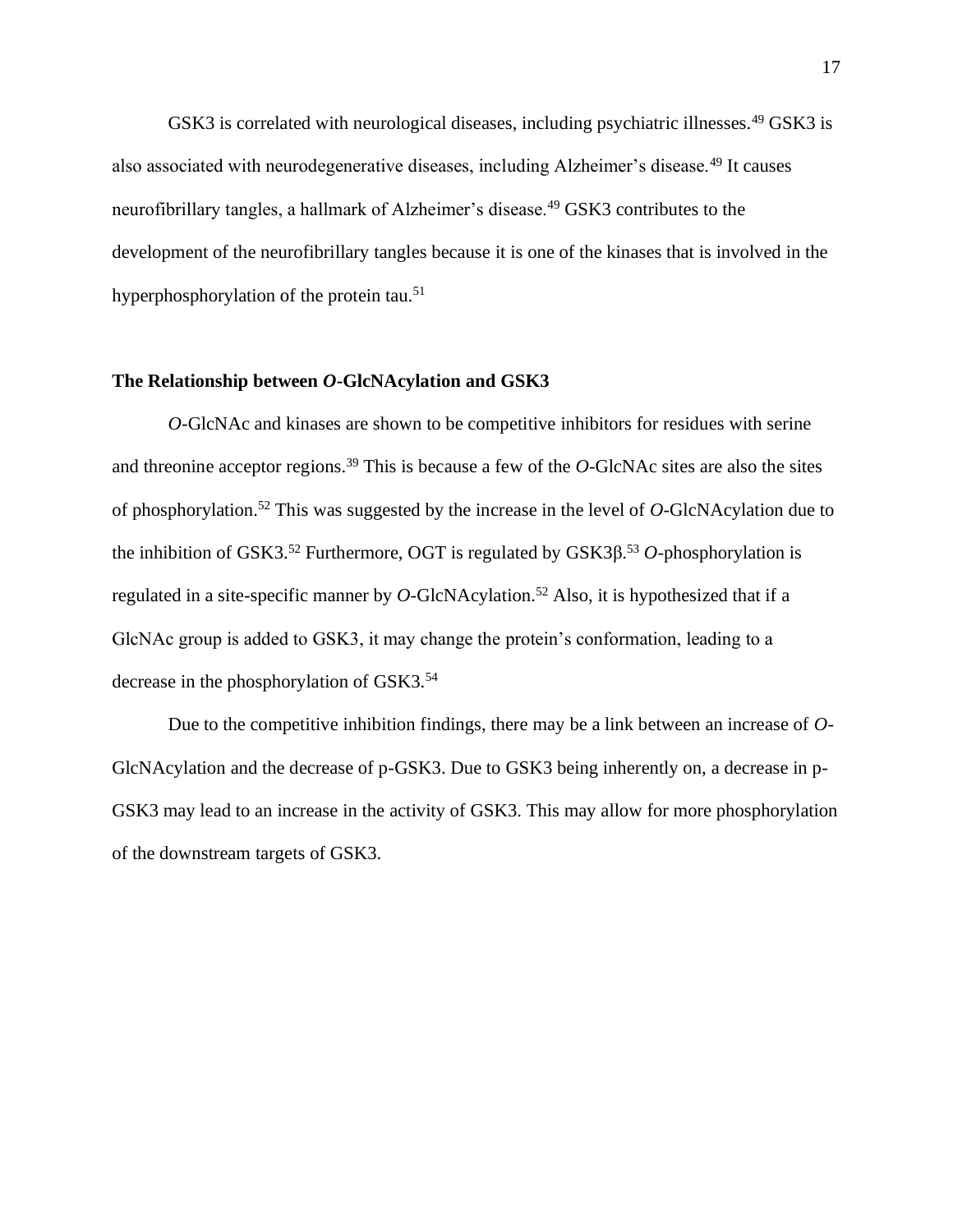#### **Methodology**

## **Genetic Model**

#### *Purpose*

Gene function and gene therapy can be studied through inducible transgene expression systems.<sup>55</sup> The Tet-On and Tet-Off systems use tetracycline or doxycycline, its derivative, to control gene expression.<sup>55</sup> A few, amongst several, advantages of the tetracycline-controllable expression system are accurate on/off regulation, specificity, and lack of cellular pathway interference.<sup>55</sup> The Tet-Off system uses a negative control of transgene expression while the Tet-On system uses a positive control.<sup>55</sup>

This experiment used the Tet-Off system to regulate the transcription of OGA. OGA was turned off by silencing its original gene and inserting a gene that can be externally manipulated. The Tet-Off system used in this model resulted in the silencing of the gene used to transcribe OGA through the administration of doxycycline. Therefore, the synthesis of OGA did not occur. Due to OGA's function of removing GlcNAc from proteins, the lack of performance should lead to an increase in GlcNAc.



**Figure 10** Tet-Off/Tet-On doxycycline system and gene transcription <sup>56</sup>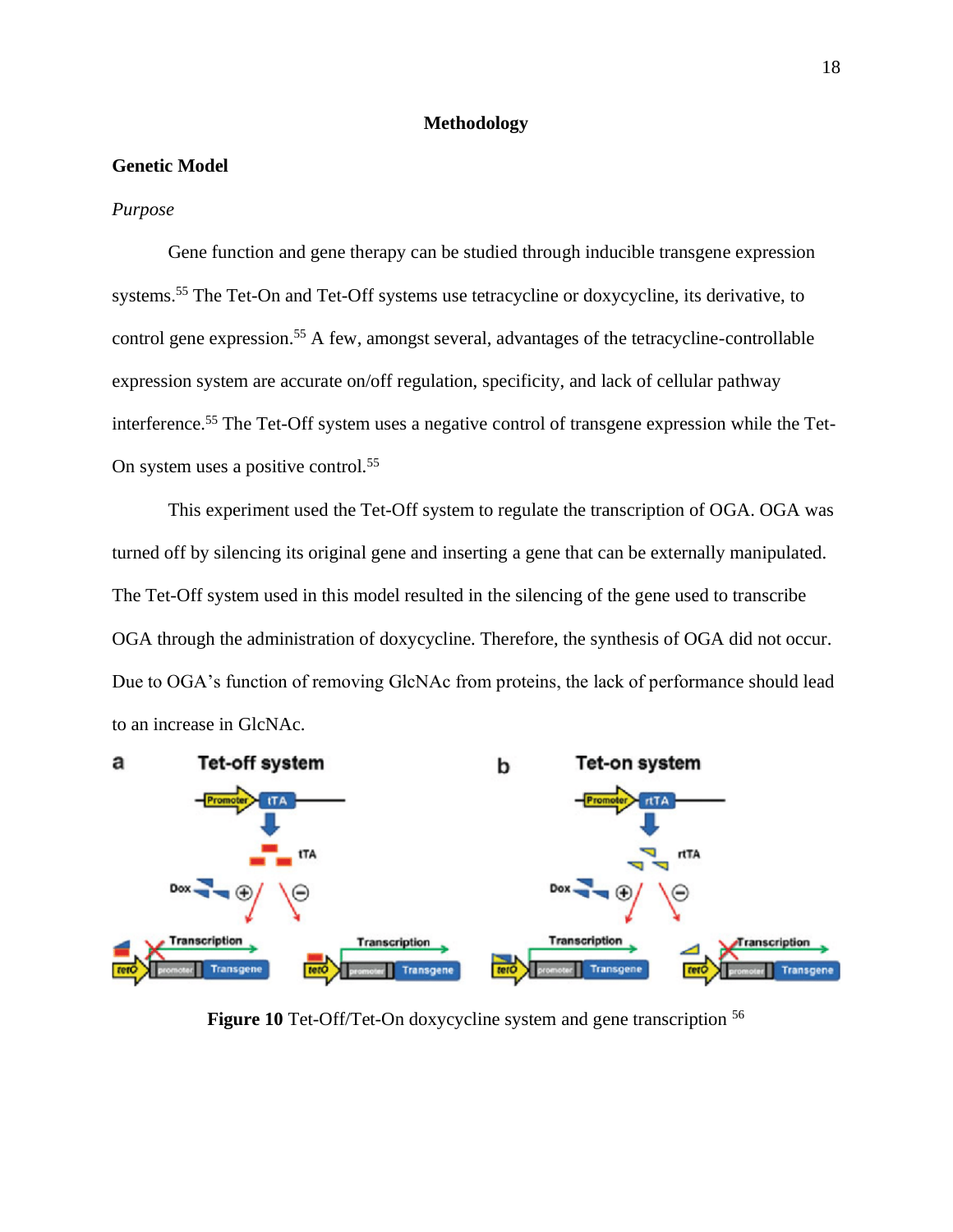| Mouse ID         | On/Off Doxycycline     |
|------------------|------------------------|
| 971              | $\overline{\text{ON}}$ |
| 973              | $\overline{\text{ON}}$ |
| 974              | OFF                    |
| <mark>977</mark> | OFF                    |
| <b>989</b>       | OFF                    |
| 1008             | $\overline{\text{ON}}$ |
| <b>1011</b>      | $\overline{\text{ON}}$ |
| 1022             | $\overline{\text{ON}}$ |
| 1024             | <b>OFF</b>             |
| 1026             | OFF                    |
| 1027             | OFF                    |
| 1038             | $\overline{\text{ON}}$ |
| 1044             | <b>OFF</b>             |
| 1056             | $\overline{\text{ON}}$ |
| 1009             | ON                     |
| 1010             | <b>OFF</b>             |
| 1023             | ON                     |
| 1025             | <b>OFF</b>             |
| 1030             | ON                     |
| 1043             | <b>OFF</b>             |
| 1045             | <b>OFF</b>             |
| 1058             | ON                     |
| 1063             | <b>OFF</b>             |

**Table 1** Male Mice On/Off Doxycycline

**Table 2** Female Mice On/Off Doxycycline

|      | Mouse ID   On/Off Doxycycline |
|------|-------------------------------|
| 564  | ON                            |
| 969  | ON                            |
| 996  | ON                            |
| 1002 | <b>OFF</b>                    |
| 1003 | <b>OFF</b>                    |
| 1004 | ON                            |
| 1017 | <b>OFF</b>                    |
| 1018 | <b>OFF</b>                    |
| 1021 | ON                            |
| 1032 | <b>OFF</b>                    |
| 1033 | ON                            |
| 1034 | <b>OFF</b>                    |
| 1036 | ON                            |
| 1040 | ON                            |
| 1041 | ON                            |
| 1042 | <b>OFF</b>                    |
| 1048 | <b>OFF</b>                    |
| 1051 | <b>OFF</b>                    |
| 1062 | ON                            |
| 1069 | <b>OFF</b>                    |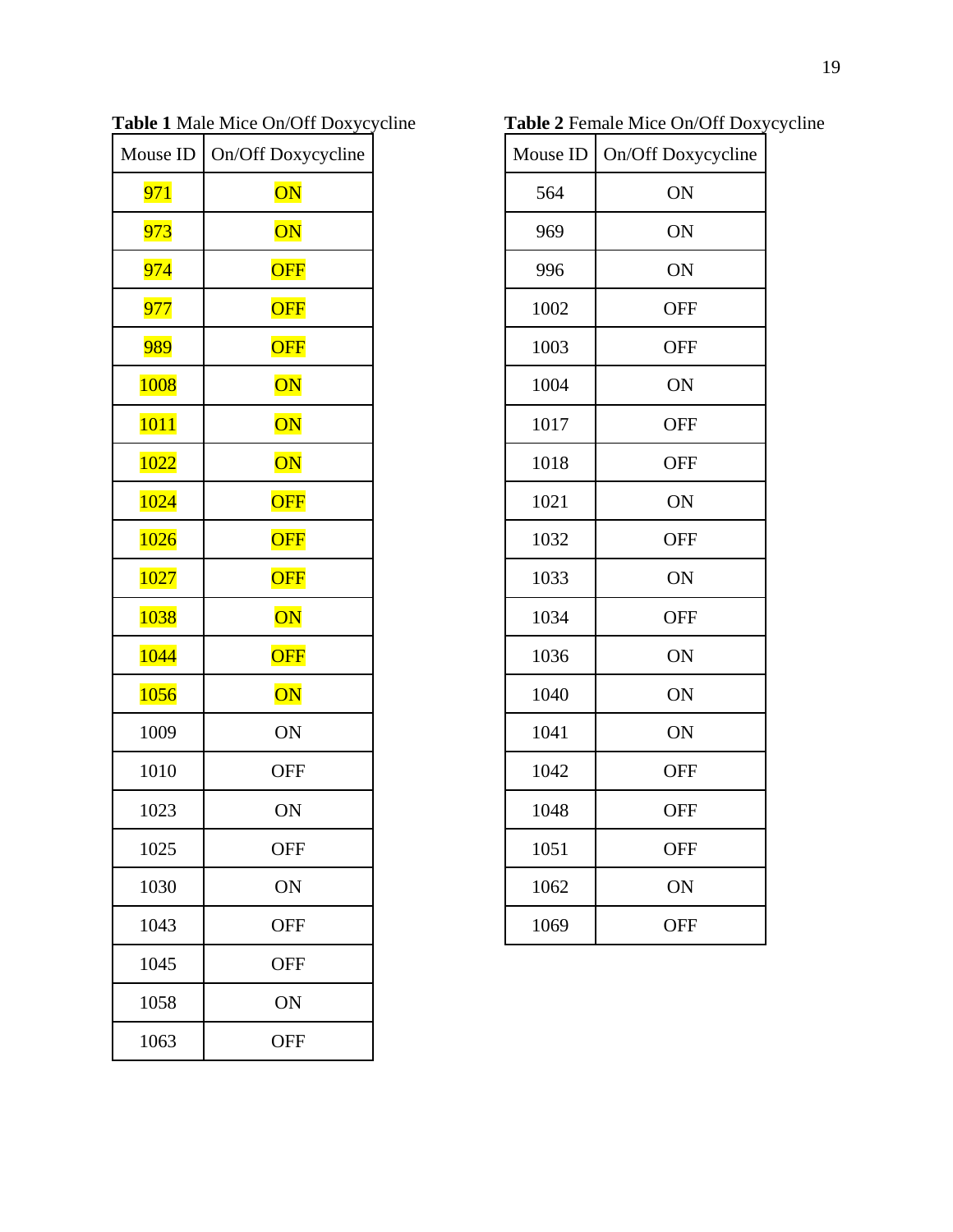#### **Obtaining the Samples**

The mice used in this study were identified in multiple ways. First, they were given a number that correlated to its cage. Due to there being multiple mice in each cage, the ears of the mice were also tagged in order to identify the mouse of interest from the other mice. An isoflurane chamber was used to make the mouse unconscious. After this occurred, a guillotine was used to sacrifice the mouse, and then the brain of the mouse underwent dissection over dry ice. The cerebellum, frontal cortex, hippocampus, and excess tissue were placed in their corresponding labeled test tubes. The test tubes were placed in liquid nitrogen for several hours until they were transported for storage in the -80°C freezer.

#### **Homogenizing the Samples**

The samples were homogenized, and then they were stored at  $-20^{\circ}$ C. Briefly, a mixture of protease inhibitor and phosphatase inhibitor at a 1:100 ratio to tissue protein extraction reagent was used to make the lysis buffer. A homogenizer was used to homogenize the samples. The samples were then put on ice for 30 minutes, and then they were centrifuged at 4<sup>o</sup>C for 15 minutes at 3,200 revolutions per minute. The supernatant was stored at -20<sup>o</sup>C after the pellets were discarded.

#### **Western Blot**

#### *Purpose*

The Western Blot technique is used to identify particular proteins within a multitude of proteins derived from cells.<sup>57</sup> Once identified, the concentration of the proteins within a particular tissue sample can be determined.<sup>57</sup> There are three steps in the Western Blot process. First, gel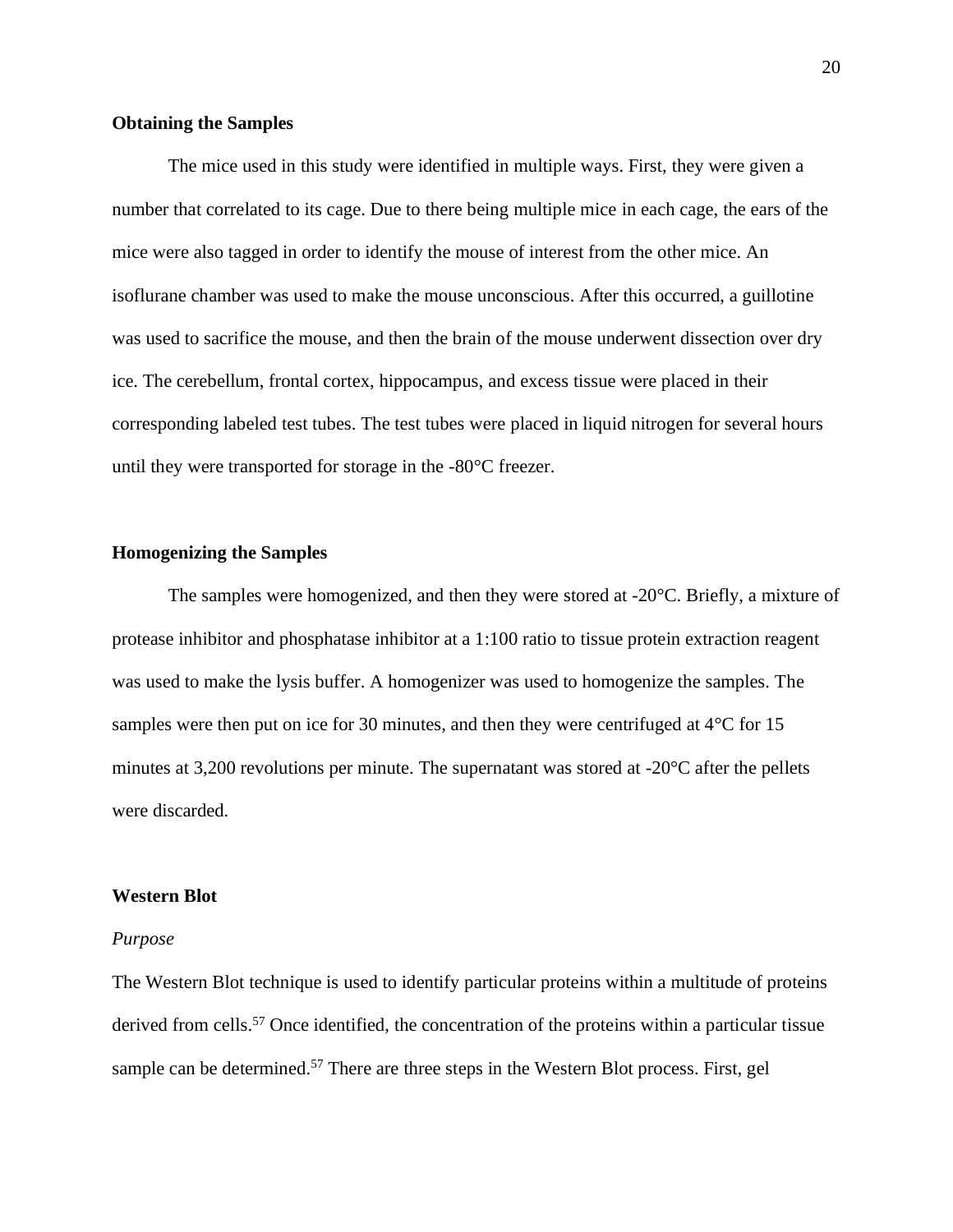electrophoresis is used to separate the proteins by size.<sup>57</sup> Second, the proteins are transferred onto a polyvinylidene fluoride (PDVF) paper.<sup>57</sup> Lastly, the PDVF paper, which now contains the proteins, goes through a series of washes.<sup>57</sup> A primary and secondary antibody are used to bind to the target protein.<sup>57</sup> The primary antibody first binds to the epitope of the protein.<sup>58</sup> The proteins of interest for this experiment are p-GSK3β, GSK3β, and *O*-GlcNAc. The secondary antibody is designed to bind to the primary antibody.<sup>58</sup> The secondary antibody contains an enzyme that produces light.<sup>58</sup> The amount of enzyme present causes for differing amounts of light, and this production of light can be quantified to determine the relative concentrations of the target proteins in a given sample. $58$ 



Figure 11 Visualization of the Western Blot protocol<sup>59</sup>

*Procedure*

*Specific Aim I*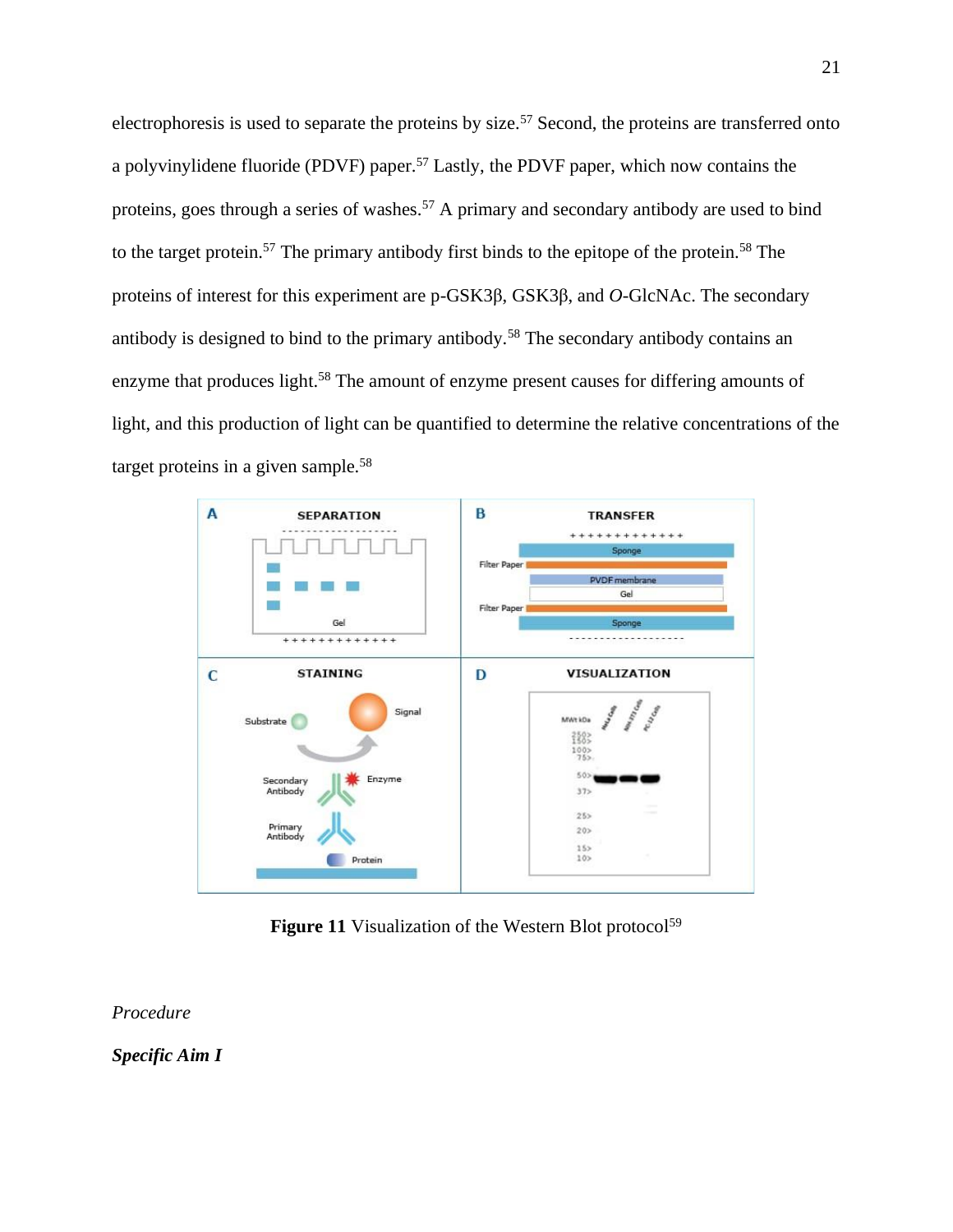To determine whether the ratio of p-GSK3β:GSK3β is significantly different between the control group compared to the experimental group.

| Mouse ID | On/Off Doxycycline | Genotype               |
|----------|--------------------|------------------------|
| 971      | ON                 | CAMK tTA+TREOGNgk +DOX |
| 973      | <b>ON</b>          | $WT+DOX$               |
| 974      | <b>OFF</b>         | <b>WT</b>              |
| 977      | <b>OFF</b>         | <b>WT</b>              |
| 989      | OFF                | CAMK tTA+TREOGNgk      |
| 1008     | ON                 | $WT+DOX$               |
| 1011     | ON                 | CAMK tTA+TREOGNgk +DOX |
| 1022     | ON                 | CAMK tTA+TREOGNgk +DOX |
| 1024     | <b>OFF</b>         | CAMK tTA+TREOGNgk_     |
| 1026     | <b>OFF</b>         | CAMK tTA+TREOGNgk_     |
| 1027     | <b>OFF</b>         | <b>WT</b>              |
| 1038     | <b>ON</b>          | $WT + DOX$             |
| 1044     | <b>OFF</b>         | CAMK tTA+TREOGNgk_     |
| 1056     | ON                 | CAMK tTA+TREOGNgk +DOX |

*Tissue Samples Used*

**Table 3** Tissue samples utilized with genotype listed

# *Western Blot Protocol (p-GSK3*β*)*

Preparing Samples: 2 µL of homogenate, 3.3 µL of sample buffer, and 14.7 µL of deionized water were added to each microcentrifuge tube per tissue sample. The tube was then vortexed and heated for 10 minutes at 70°C.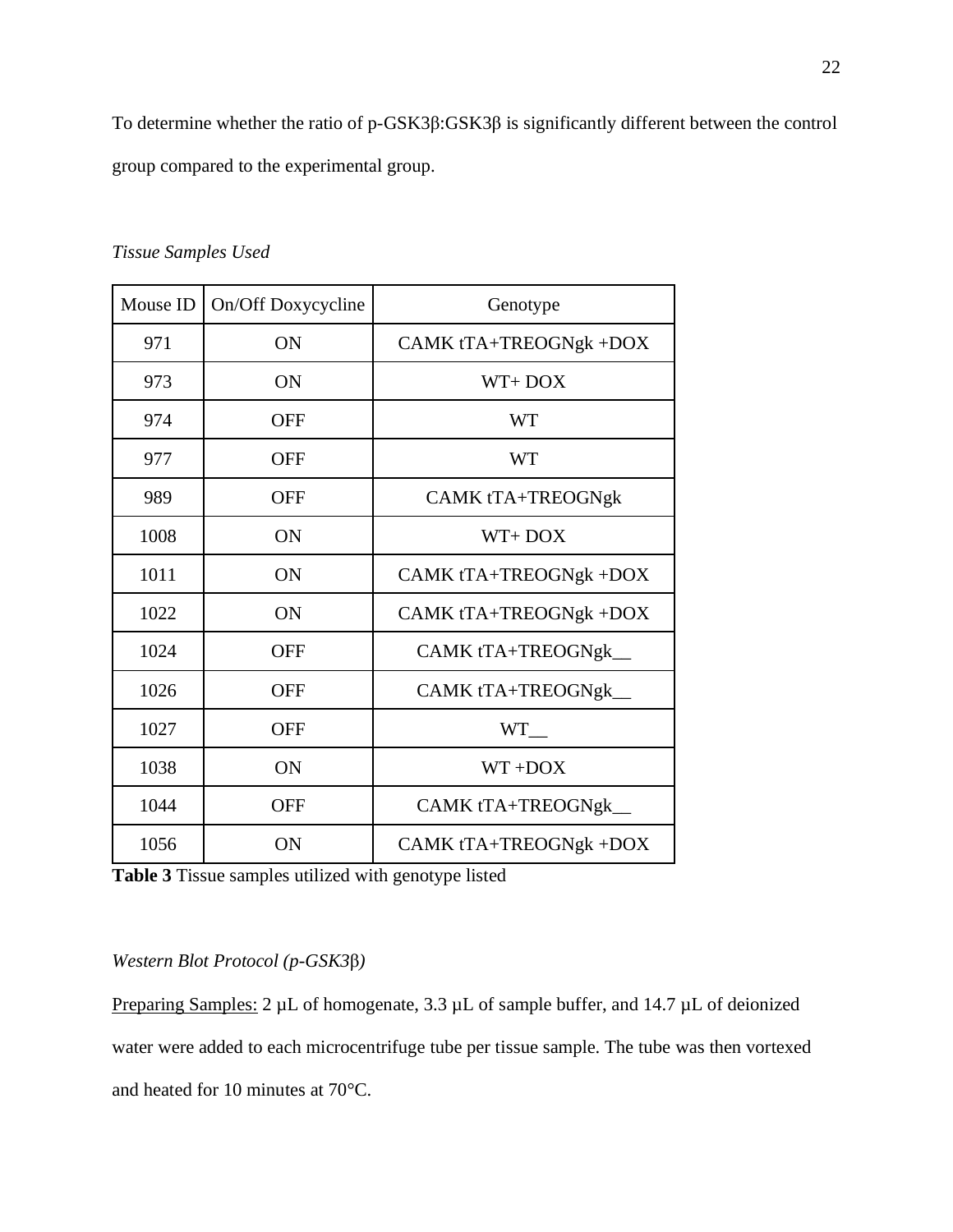Running the Gel: A gel of 7.5% acrylamide was made.  $2 \mu L$  of standard ladder was added to the leftmost well, and 20  $\mu$ L of samples were added to the remaining wells. The gel was run in running buffer for 40 minutes at 200 V.

Transfer: PVDF paper was washed in methanol for 10 seconds, and then it was soaked in transfer buffer. Then, a "sandwich" was made in the order: sponge, filter paper, PVDF paper, gel, filter paper, sponge. This was put into a chamber containing a stir bar and ice pack. The transfer ran for one hour at 100 V in the cold room  $(4^{\circ}C)$ .

Wash 1: The blot was washed for 5 minutes in TBS-T.

Milk Block: The blot was blocked for 60 minutes in 5% milk with agitation while at room temperature.

Wash 2: The blot was washed for 15 minutes in TBS-T three times.

Primary Antibody: The primary antibody solution was prepared [1:5000] using 1 µL of anti-p-GSK3β and 5 mL of 5% milk. The solution was added to the blot, and it was blocked overnight with agitation in the cold room  $(4^{\circ}C)$ .

Wash 3: The blot was washed for 15 minutes in TBS-T four times.

Secondary Antibody: The secondary antibody solution was prepared [1:5000] using 1 µL of antirabbit and 5 mL of 5% milk. The solution was added to the blot, and it was blocked for one hour with agitation at room temperature.

Wash 4: The blot was washed for 15 minutes in TBS-T three times.

Developing Blot: The blot was developed for 5 minutes in a 1:1 ECL solution. Bio-Rad Chemiluminescence Doc Imager was used to view the blot. The exposure was adjusted as needed.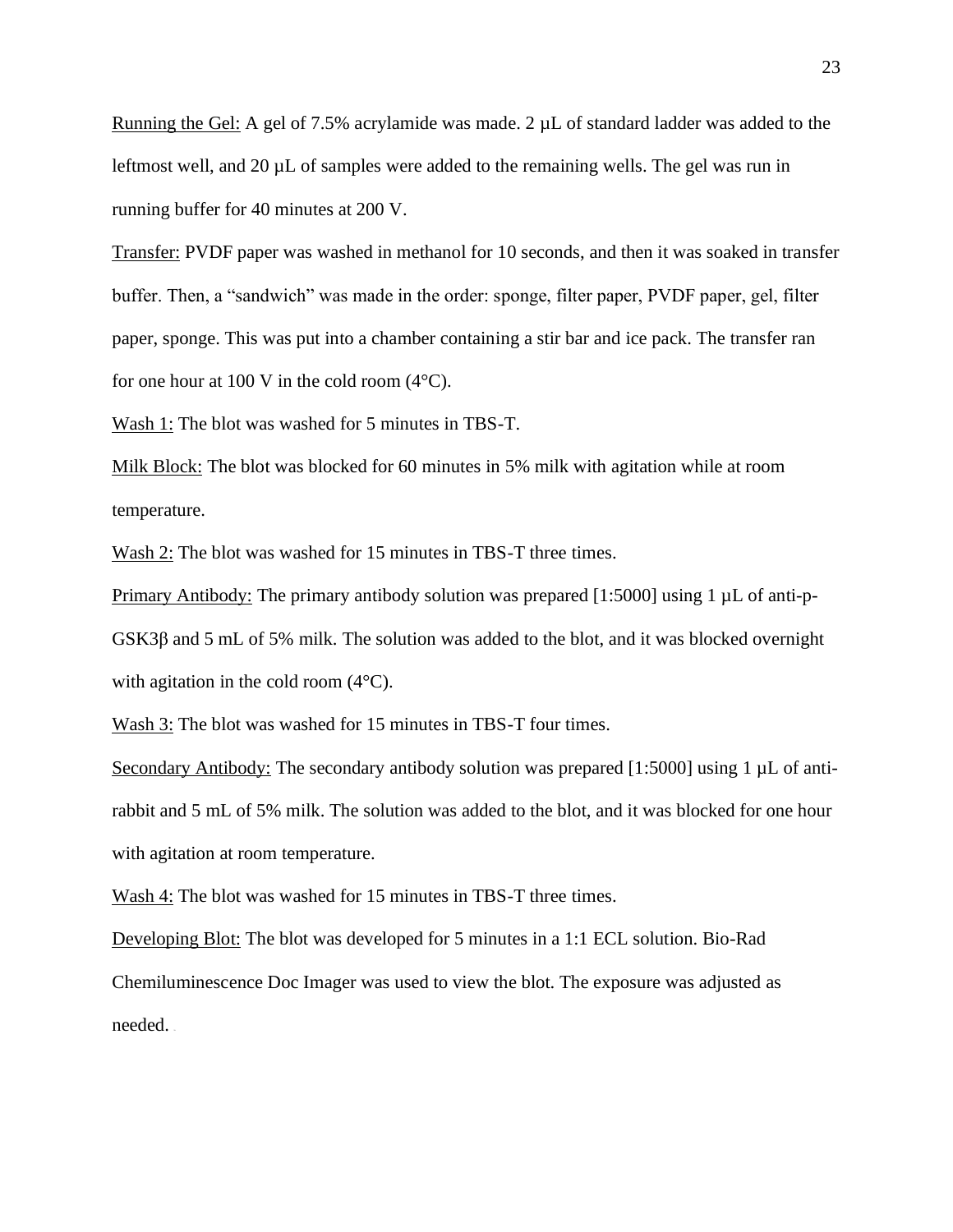#### *Western Blot Protocol (GSK3β)*

After p-GSK3β was detected, the PVDF blot was stripped with stripping buffer for 5 minutes. The Western Blot Protocol was then followed starting at Wash 1. For primary antibody, the solution was prepared [1:8000] using 1  $\mu$ L of anti-GSK3 $\beta$  and 8 mL of 5% milk. For secondary antibody, the solution was prepared [1:5000] using 1 µL of anti-rabbit and 5 mL of 5% milk.

# *Image Lab*

Image Lab was used to determine the relative amount of p-GSK3β between the experimental and the control group.

#### **Specific Aim II**

To determine whether the total level of GSK3β is significantly different between the control group compared to the experimental group.

### *Western Blot Protocol (O-GlcNAc)*

After GSK3β was detected, the PVDF blot was stripped with stripping buffer for 10 minutes. The Western Blot Protocol was then followed starting at Wash 1. For primary antibody, the solution was prepared [1:2000] using 1.5 µL of anti-*O*-GlcNAc and 3 mL of 5% milk. For secondary antibody, the solution was prepared [1:5000] using 1  $\mu$ L of anti-mouse and 5 mL of 5% milk.

*Western Blot Protocol (Actin)*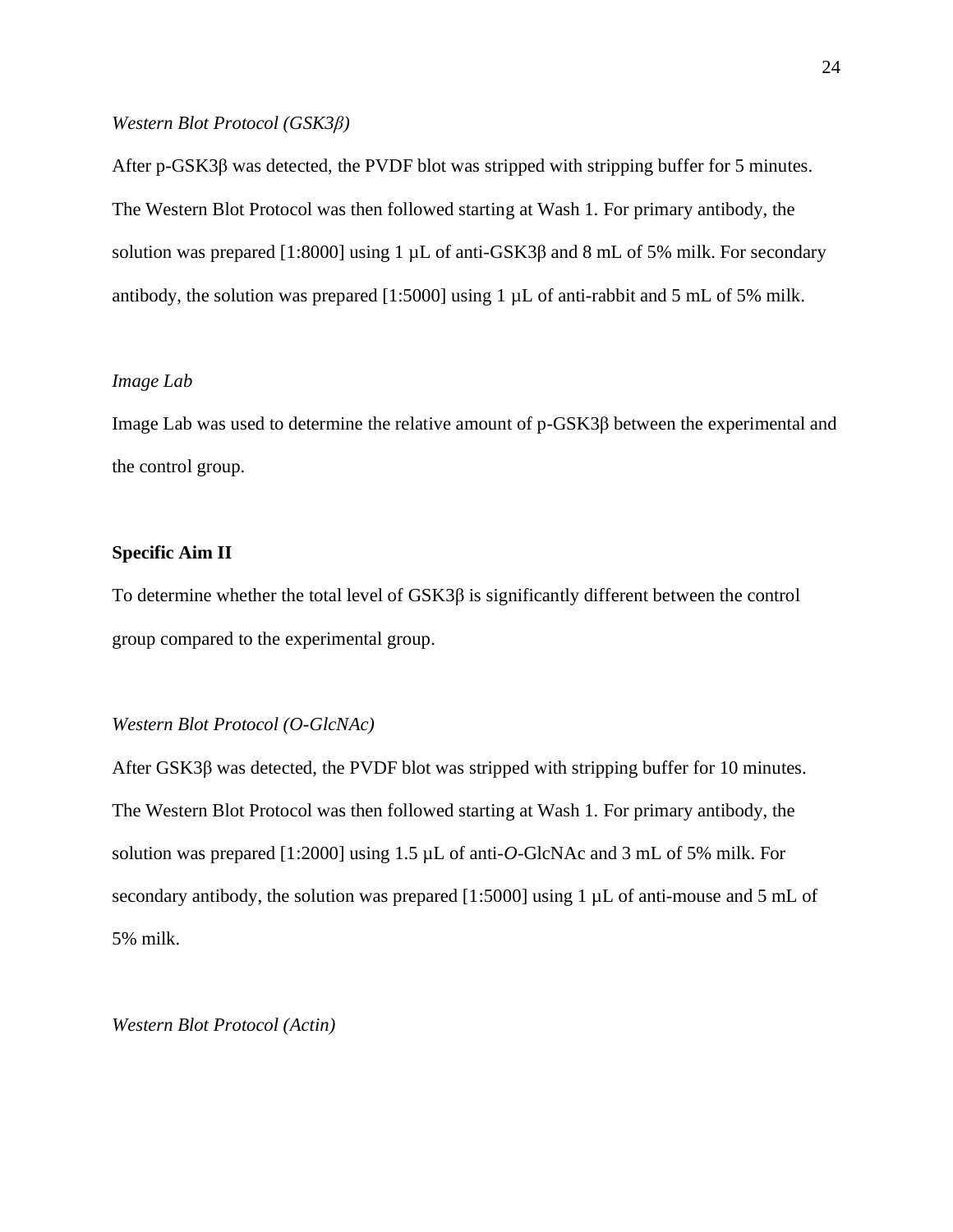After GSK3β was detected, the PVDF blot was stripped with stripping buffer for 10 minutes. The Western Blot Protocol was then followed starting at Wash 1. For primary antibody, the solution was prepared [1:5000] using 1 µL of anti-*O*-GlcNAc and 5 mL of 5% milk. For secondary antibody, the solution was prepared [1:5000] using 1  $\mu$ L of anti-mouse and 5 mL of 5% milk.

#### *Image Lab*

Image Lab was used to determine the relative amount of GSK3β between the experimental group and the control group.

## **Data Analysis**

# *Specific Aim I*

For the first specific aim, I compared the ratio of p-GSK3β:GSK3β between the control group, off Doxy, and the experimental group, on Doxy. Figure 12 displays the levels of p-GSK3β and GSK3β for Western Blot 1. Table 3 explains the genetic makeup of the mice that were used in this study. The top band is composed of p-GSK3β (molecular weight 47 kD), and the bottom band is composed of GSK3β (molecular weight of 47 kD).



**Figure 12** Western Blot analysis of Blot 1 results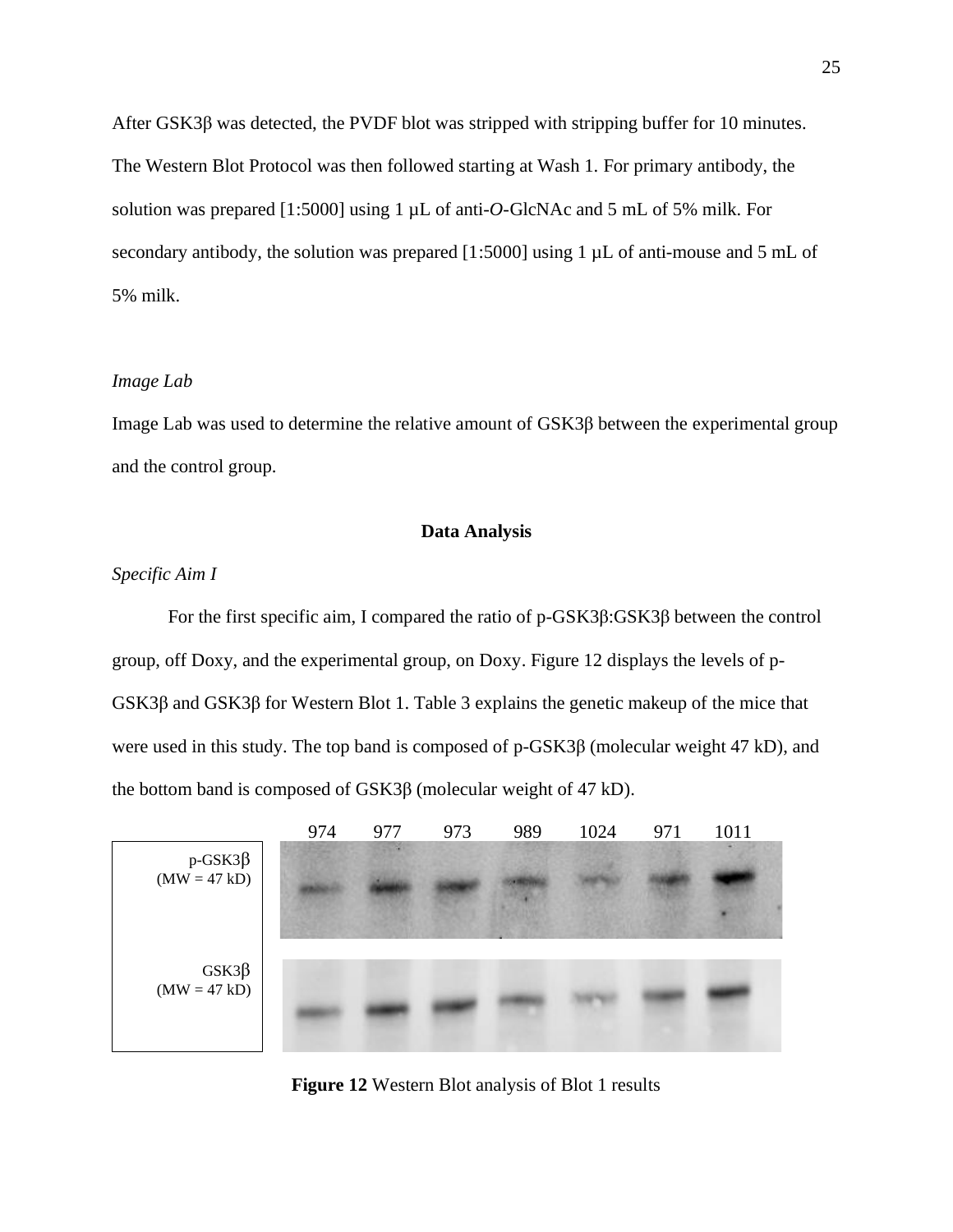Image Lab was used to calculate the amount of protein in each band. Once this information was collected, the amount of  $p$ -GSK3 $\beta$  in each band was compared to the amount of GSK3β to determine the ratio of p-GSK3β:GSK3β. The genetic makeup of each mouse was taken into consideration when the comparison was being conducted. The four groups of genetic makeup are: wild type (WT), wild type on doxycycline (WT + DOX), CAMK tTA+TREOGNgk +DOX (OGA KD + DOX), and CAMK tTA+TREOGNgk (OGA KD).



#### **Graph 1** Ratio of p-GSK3β:GSK3β

Due to the evaluation of only three successful Western Blots in this study  $(n=3)$ , this research is only considered preliminary data. This was not enough data to provide statistical analysis.

It was expected that the ratio of p-GSK3β:GSK3β would be significantly lower in the experimental group compared to the control group. However, the data collected for specific aim I showed that there was no significant difference for the levels for p-GSK3β compared to GSK3β.

#### *Specific Aim 2*

For the second specific aim, I compared the amount of GSK3β relative to actin between the control group, off Doxy, and the experimental group, on Doxy. Figure 13 displays the levels of GSK3β and actin for Western Blot 10. As suggested before, one should refer to Table 3 to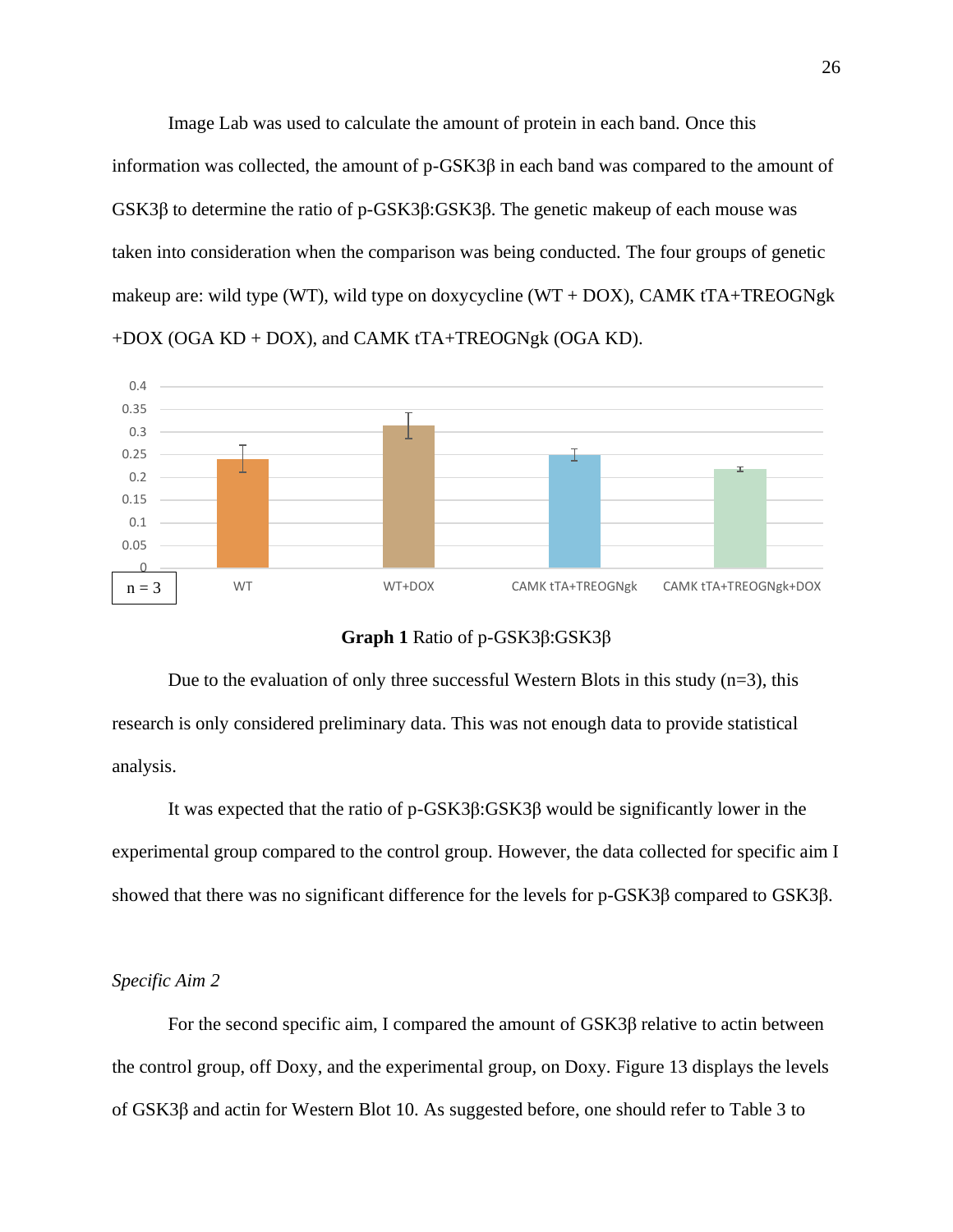understand the genetic makeup of the mice that were used in this study. The top band is composed of GSK3β (molecular weight 47 kD), and the bottom band is composed of actin (molecular weight of 42 kD).



**Figure 13** Western Blot analysis of Blot 10 results

Image Lab was used to calculate the amount of protein in each band. Once this information was collected, the amount of GSK3β in each band was compared to the amount of actin to determine the relative amount of GSK3β. Again, the genetic makeup of each mouse was taken into consideration when the comparison was being conducted.



**Graph 2** Ratio of GSK3β:Actin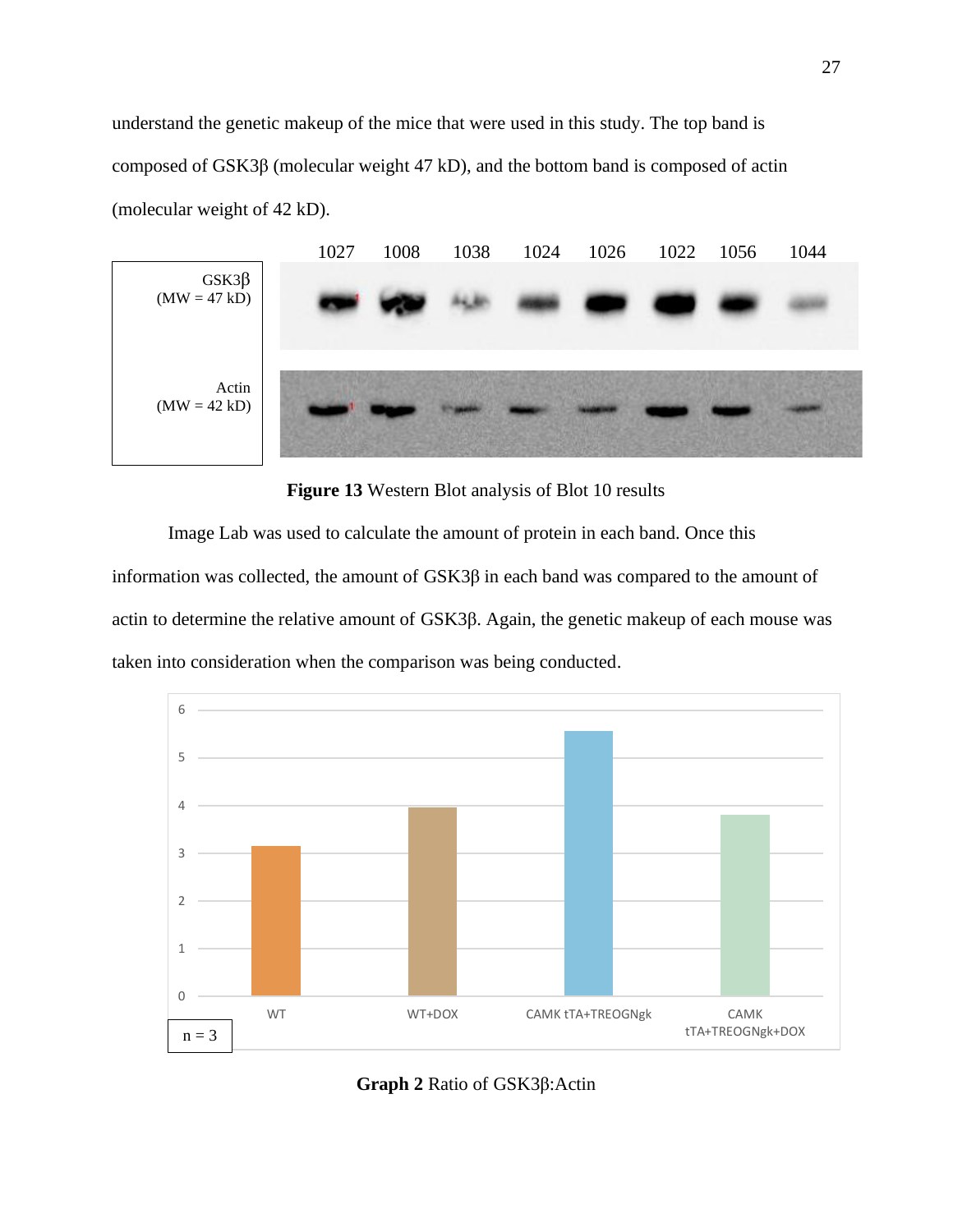This research is only considered preliminary data due to the evaluation of only three successful Western Blots in this study (n=3). Additionally, this was not enough data to provide a statistical analysis.

It was expected that there is no significant difference of the total level of GSK3β between the control group compared to the experimental group. The data I collected suggested that my hypothesis was correct. Therefore, it would indicate that the level of *O*-GlcNAc does not affect the synthesis of GSK3β.

# **Conclusion**

Based on the research I gathered, the trends suggest that the levels of *O*-GlcNAcylation do not affect the phosphorylation of GSK3β. Additionally, it also appeared that the synthesis of GSK3β was not affected by the levels of *O*-GlcNAcylation. In order to provide a statistical analysis, additional data would need to be collected. Although this preliminary data is significant because indicates that *O*-GlcNAcylation does not have a direct effect on GSK3β in the hippocampus, it would be beneficial for future studies to observe the effects on GSK3β's activity assay.

#### *Research Limitations*

My research had several limitations. The most critical drawback was the insufficient number of Western blots performed. I was only able to conduct three successful pairs of Western blots (in order to collect data for all of my samples, I needed to run two Western blots). This resulted from the time it took for me to discover the correct concentrations of primary and secondary antibodies that would result in a successful Western blot. I had many failed attempts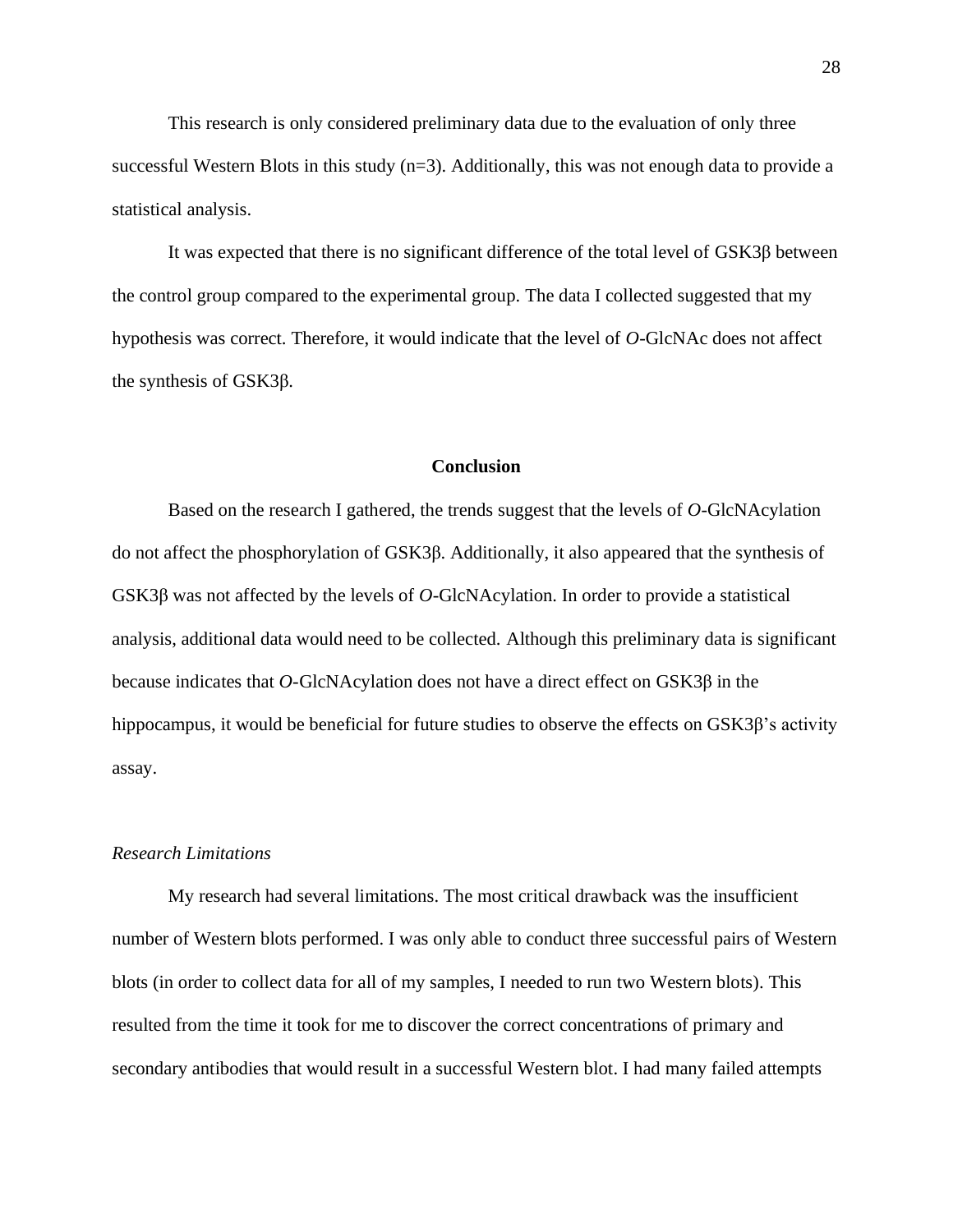due to incorrect concentrations. Statistical analysis was not able to be conducted due to the sample size of three. Also, this study only utilized fourteen different tissues samples. The inadequate sample size inhibits the results to be generalized.

### *Future Studies*

Future studies should use a greater number of samples when conducting this same experiment. This would allow for the findings to be more precise and the conclusions made from this study would be supported or disproved by the supplementary data. Additionally, adding female samples to the study to establish whether there are significant differences between males and females in this study, specifically in respect to the Tet-Off system. The level of phosphorylation of GSK3β substrates between the experimental group and the control group should be studied. Although the potential activity of GSK3β within the hippocampus was not affected, it would be beneficial to study the competitive inhibition between GSK3β and *O*-GlcNAc within the hippocampus to determine if the activity assay of GSK3β is affected by the levels of *O*-GlcNAc. Also, future studies should observe the relationship between *O*-GlcNAcylation and the phosphorylation of GSK3β, as well as the activity assay of GSK3β, in other regions of the brain.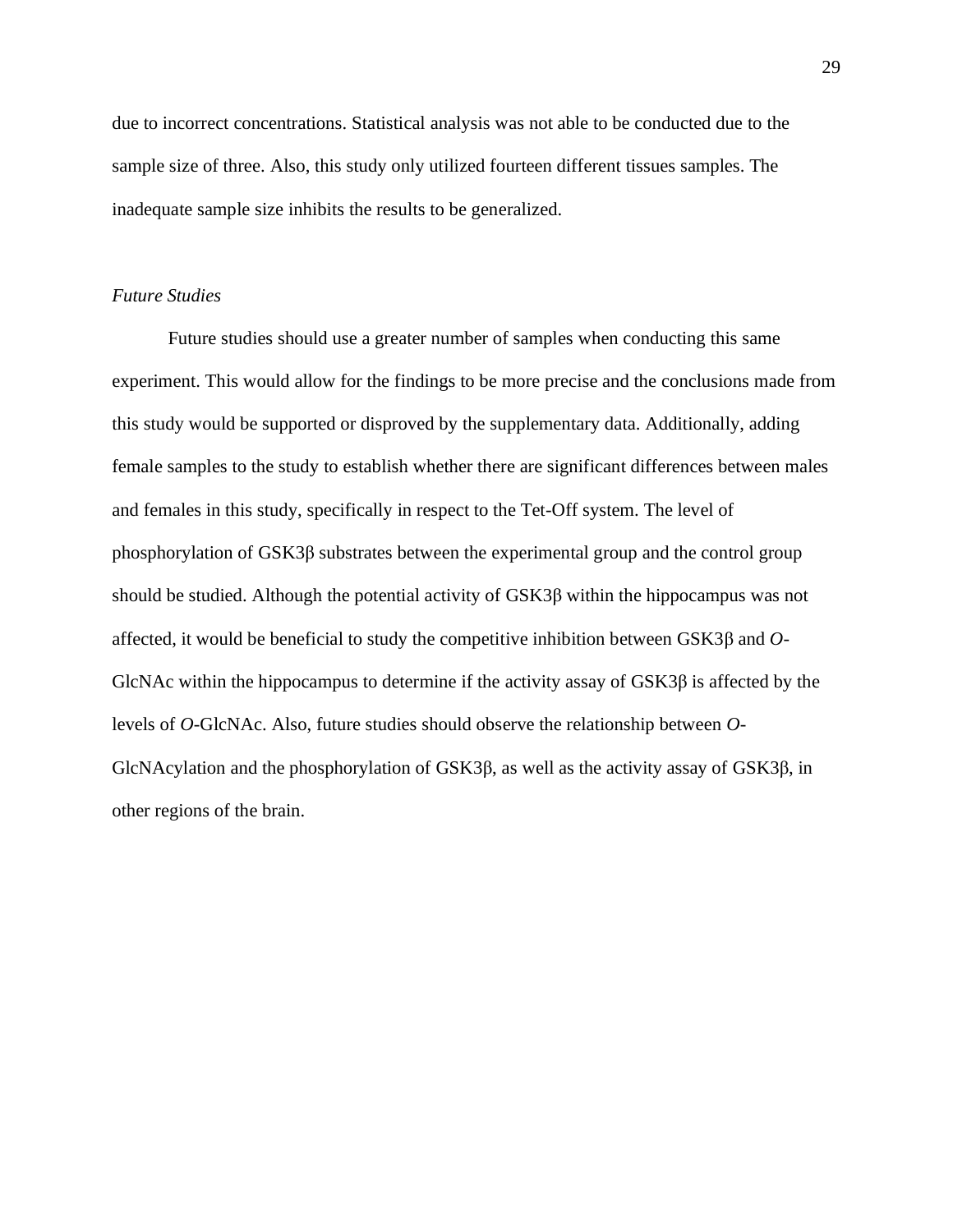# References

- 1. Facts and Figures. Alzheimer's Disease and Dementia. Accessed January 9, 2022. https://www.alz.org/alzheimers-dementia/facts-figures
- 2. Mu Y, Gage FH. Adult hippocampal neurogenesis and its role in Alzheimer's disease. *Mol Neurodegener*. 2011;6:85. doi:10.1186/1750-1326-6-85
- 3. Amyloid Plaques and Neurofibrillary Tangles | BrightFocus Foundation. Accessed October 29, 2021. https://www.brightfocus.org/alzheimers-disease/infographic/amyloid-plaquesand-neurofibrillary-tangles
- 4. Yiannopoulou KG, Papageorgiou SG. Current and Future Treatments in Alzheimer Disease: An Update. *J Cent Nerv Syst Dis*. 2020;12:1179573520907397. doi:10.1177/1179573520907397
- 5. Checkoway H, Lundin JI, Kelada SN. Neurodegenerative diseases. *IARC Sci Publ*. 2011;(163):407-419.
- 6. Kumar A, Sidhu J, Goyal A, Tsao JW. Alzheimer Disease. In: *StatPearls*. StatPearls Publishing; 2021. Accessed October 29, 2021. http://www.ncbi.nlm.nih.gov/books/NBK499922/
- 7. Gale SA, Acar D, Daffner KR. Dementia. *Am J Med*. 2018;131(10):1161-1169. doi:10.1016/j.amjmed.2018.01.022
- 8. Guerreiro R, Bras J. The age factor in Alzheimer's disease. *Genome Med*. 2015;7:106. doi:10.1186/s13073-015-0232-5
- 9. Gitler AD, Dhillon P, Shorter J. Neurodegenerative disease: models, mechanisms, and a new hope. *Dis Model Mech*. 2017;10(5):499-502. doi:10.1242/dmm.030205
- 10. The neuritic plaque in Alzheimer's disease: perivascular degeneration of neuronal processes - PubMed. Accessed December 7, 2021. https://pubmed.ncbi.nlm.nih.gov/31437721/
- 11. What is Alzheimer's Disease? | CDC. Published April 7, 2021. Accessed January 1, 2022. https://www.cdc.gov/aging/aginginfo/alzheimers.htm
- 12. Association A. 2015 Alzheimer's disease facts and figures. *Alzheimers Dement*. 2015;11(3):332-384. doi:10.1016/j.jalz.2015.02.003
- 13. Ludwig PE, Reddy V, Varacallo M. Neuroanatomy, Central Nervous System (CNS). In: *StatPearls*. StatPearls Publishing; 2021. Accessed April 30, 2021. http://www.ncbi.nlm.nih.gov/books/NBK442010/
- 14. Thau L, Reddy V, Singh P. Anatomy, Central Nervous System. In: *StatPearls*. StatPearls Publishing; 2021. Accessed September 20, 2021. http://www.ncbi.nlm.nih.gov/books/NBK542179/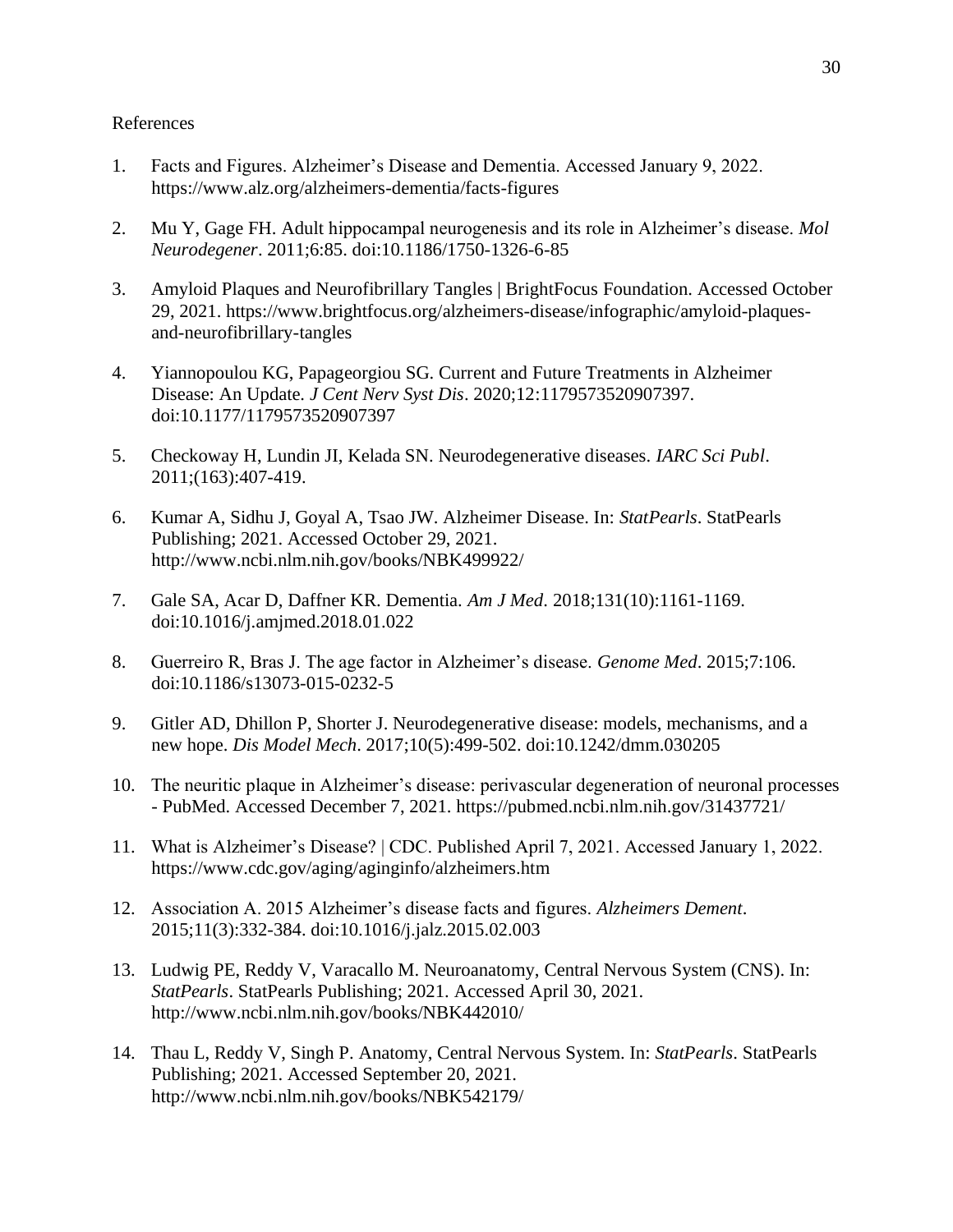- 15. Jessen KR. Glial cells. *Int J Biochem Cell Biol*. 2004;36(10):1861-1867. doi:10.1016/j.biocel.2004.02.023
- 16. Jäkel S, Dimou L. Glial cells and their function in the adult brain: a journey through the history of their ablation. *Front Cell Neurosci*. 2017;11:24.
- 17. Lodish H, Berk A, Zipursky SL, Matsudaira P, Baltimore D, Darnell J. Overview of Neuron Structure and Function. *Mol Cell Biol 4th Ed*. Published online 2000. Accessed April 30, 2021. https://www.ncbi.nlm.nih.gov/books/NBK21535/
- 18. Ludwig PE, Reddy V, Varacallo M. *Neuroanatomy, Neurons*. StatPearls Publishing; 2021. Accessed January 4, 2022. https://www.ncbi.nlm.nih.gov/books/NBK441977/
- 19. Neuronal communication. *Nat Struct Mol Biol*. 2019;26(7):527-527. doi:10.1038/s41594- 019-0265-3
- 20. Grider MH, Jessu R, Kabir R. *Physiology, Action Potential*. StatPearls Publishing; 2021. Accessed January 4, 2022. https://www.ncbi.nlm.nih.gov/books/NBK538143/
- 21. What is an action potential? Molecular Devices. Accessed January 4, 2022. https://www.moleculardevices.com/applications/patch-clamp-electrophysiology/whataction-potential
- 22. Sheffler ZM, Reddy V, Pillarisetty LS. Physiology, Neurotransmitters. In: *StatPearls*. StatPearls Publishing; 2021. Accessed January 4, 2022. http://www.ncbi.nlm.nih.gov/books/NBK539894/
- 23. Upload 9 06 Nerve Impulse Notes to e. Accessed January 4, 2022. https://slidetodoc.com/upload-9-06-nerve-impulse-notes-to-e/
- 24. Mateos-Aparicio P, Rodríguez-Moreno A. The Impact of Studying Brain Plasticity. *Front Cell Neurosci*. 2019;13:66. doi:10.3389/fncel.2019.00066
- 25. Stuchlik A. Dynamic learning and memory, synaptic plasticity and neurogenesis: an update. *Front Behav Neurosci*. 2014;8:106. doi:10.3389/fnbeh.2014.00106
- 26. Ohno T, Hasegawa T, Tsuruoka T, Terabe K, Gimzewski JK, Aono M. Short-term plasticity and long-term potentiation mimicked in single inorganic synapses. *Nat Mater*. 2011;10(8):591-595. doi:10.1038/nmat3054
- 27. Nicoll RA. A Brief History of Long-Term Potentiation. *Neuron*. 2017;93(2):281-290. doi:10.1016/j.neuron.2016.12.015
- 28. Purves D, Augustine GJ, Fitzpatrick D, et al. Long-Term Synaptic Potentiation. *Neurosci 2nd Ed*. Published online 2001. Accessed January 10, 2022. https://www.ncbi.nlm.nih.gov/books/NBK10878/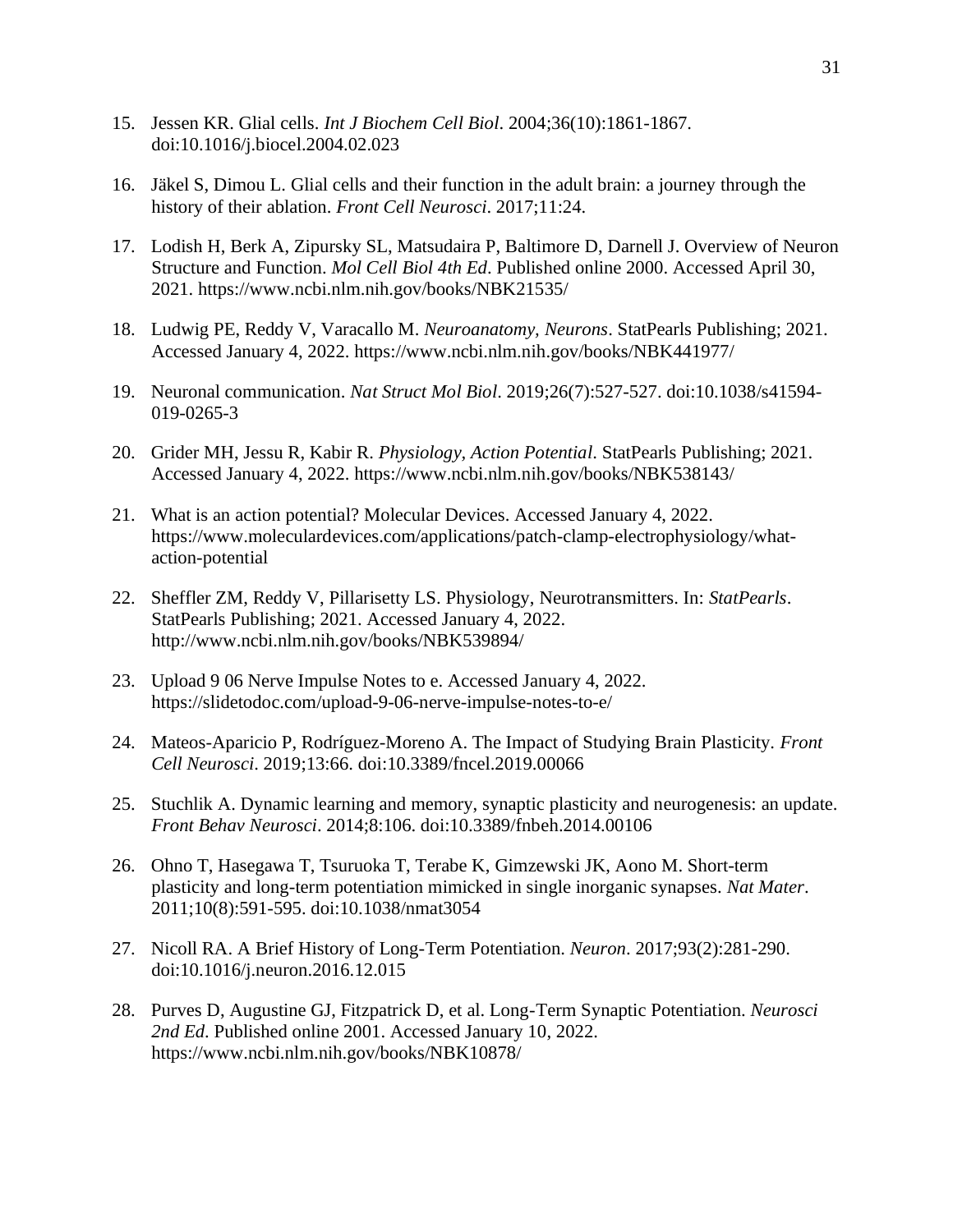- 29. Yang Y, Calakos N. Presynaptic long-term plasticity. *Front Synaptic Neurosci*. 2013;5:8. doi:10.3389/fnsyn.2013.00008
- 30. Long-term synaptic plasticity. Published November 22, 2016. Accessed December 7, 2021. https://qbi.uq.edu.au/brain-basics/brain/brain-physiology/long-term-synaptic-plasticity
- 31. Fogwe LA, Reddy V, Mesfin FB. Neuroanatomy, Hippocampus. In: *StatPearls*. StatPearls Publishing; 2021. Accessed April 30, 2021. http://www.ncbi.nlm.nih.gov/books/NBK482171/
- 32. Anand KS, Dhikav V. Hippocampus in health and disease: An overview. *Ann Indian Acad Neurol*. 2012;15(4):239-246. doi:10.4103/0972-2327.104323
- 33. Slide show: How your brain works. Mayo Clinic. Accessed January 12, 2022. https://www.mayoclinic.org/brain/sls-20077047
- 34. Berg JM, Tymoczko JL, Stryer L. Protein Structure and Function. *Biochem 5th Ed*. Published online 2002. Accessed April 29, 2021. https://www.ncbi.nlm.nih.gov/books/NBK21177/
- 35. Hoerter JE, Ellis SR. Biochemistry, Protein Synthesis. In: *StatPearls*. StatPearls Publishing; 2021. Accessed April 29, 2021. http://www.ncbi.nlm.nih.gov/books/NBK545161/
- 36. Duan G, Walther D. The Roles of Post-translational Modifications in the Context of Protein Interaction Networks. Radivojac P, ed. *PLOS Comput Biol*. 2015;11(2):e1004049. doi:10.1371/journal.pcbi.1004049
- 37. Figure 4: Primary, Secondary, Tertiary and Quaternary structure of protein. ResearchGate. Accessed January 4, 2022. https://www.researchgate.net/figure/Primary-Secondary-Tertiary-and-Quaternary-structure-of-protein\_fig2\_340436783
- 38. Yang X, Qian K. Protein O-GlcNAcylation: emerging mechanisms and functions. *Nat Rev Mol Cell Biol*. 2017;18(7):452-465. doi:10.1038/nrm.2017.22
- 39. Lewis BA, Hanover JA. O-GlcNAc and the Epigenetic Regulation of Gene Expression. *J Biol Chem*. 2014;289(50):34440-34448. doi:10.1074/jbc.R114.595439
- 40. Joiner CM, Li H, Jiang J, Walker S. Structural characterization of the O-GlcNAc cycling enzymes: insights into substrate recognition and catalytic mechanisms. *Curr Opin Struct Biol*. 2019;56:97-106. doi:10.1016/j.sbi.2018.12.003
- 41. Pathak S, Alonso J, Schimpl M, et al. The active site of O-GlcNAc transferase imposes constraints on substrate sequence. *Nat Struct Mol Biol*. 2015;22(9):744-750. doi:10.1038/nsmb.3063
- 42. Yang YR, Suh PG. O-GlcNAcylation in cellular functions and human diseases. *Adv Biol Regul*. 2014;54:68-73. doi:10.1016/j.jbior.2013.09.007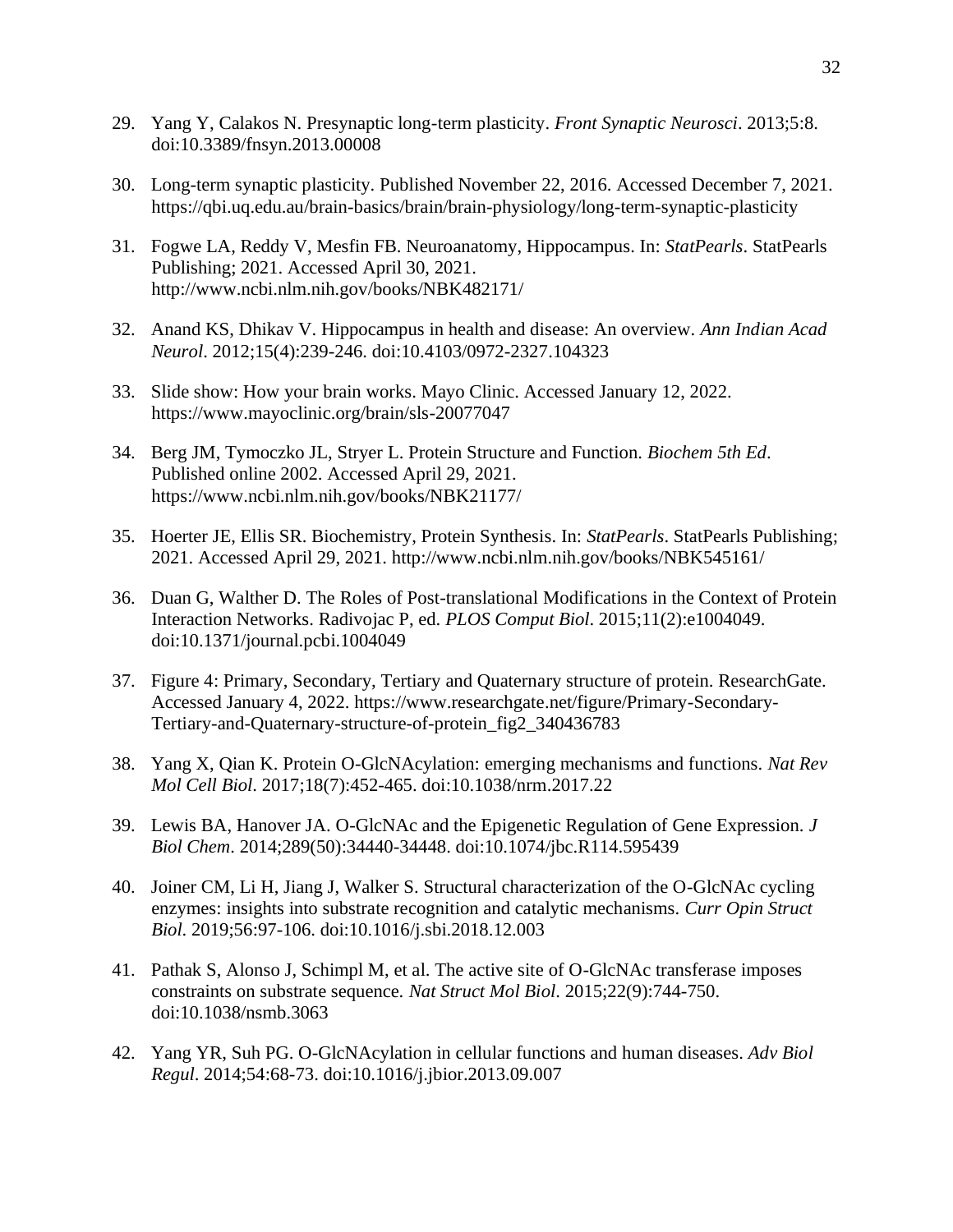- 43. Park J, Ha HJ, Chung ES, et al. O-GlcNAcylation ameliorates the pathological manifestations of Alzheimer's disease by inhibiting necroptosis. *Sci Adv*. 7(3):eabd3207. doi:10.1126/sciadv.abd3207
- 44. Zhu Y, Shan X, Yuzwa SA, Vocadlo DJ. The Emerging Link between O-GlcNAc and Alzheimer Disease. *J Biol Chem*. 2014;289(50):34472-34481. doi:10.1074/jbc.R114.601351
- 45. Wright JN, Collins HE, Wende AR, Chatham JC. O-GlcNAcylation and cardiovascular disease. *Biochem Soc Trans*. 2017;45(2):545-553. doi:10.1042/BST20160164
- 46. Roskoski R. A historical overview of protein kinases and their targeted small molecule inhibitors. *Pharmacol Res*. 2015;100:1-23. doi:10.1016/j.phrs.2015.07.010
- 47. Ardito F, Giuliani M, Perrone D, Troiano G, Muzio LL. The crucial role of protein phosphorylation in cell signaling and its use as targeted therapy (Review). *Int J Mol Med*. 2017;40(2):271-280. doi:10.3892/ijmm.2017.3036
- 48. Li M, Rehman AU, Liu Y, Chen K, Lu S. Chapter Four Dual roles of ATP-binding site in protein kinases: Orthosteric inhibition and allosteric regulation. In: Donev R, ed. *Advances in Protein Chemistry and Structural Biology*. Vol 124. Protein Kinases in Drug Discovery. Academic Press; 2021:87-119. doi:10.1016/bs.apcsb.2020.09.005
- 49. Beurel E, Grieco SF, Jope RS. Glycogen synthase kinase-3 (GSK3): Regulation, actions, and diseases. *Pharmacol Ther*. 2015;148:114-131. doi:10.1016/j.pharmthera.2014.11.016
- 50. Nick. Glycogen Synthase Kinase 3 (GSK3) and Glycogen Synthase (GS) the phosphorylation equilibrium. Accessed December 7, 2021. https://teaching.drnickmorris.com/2012/11/glycogen-synthase-kinase-3-gsk3-and.html
- 51. Griebel G, Stemmelin J, Lopez-Grancha M, et al. The selective GSK3 inhibitor, SAR502250, displays neuroprotective activity and attenuates behavioral impairments in models of neuropsychiatric symptoms of Alzheimer's disease in rodents. *Sci Rep*. 2019;9(1):18045. doi:10.1038/s41598-019-54557-5
- 52. Wang Z, Pandey A, Hart GW. Dynamic Interplay between O-Linked N-Acetylglucosaminylation and Glycogen Synthase Kinase-3-dependent Phosphorylation\*. *Mol Cell Proteomics*. 2007;6(8):1365-1379. doi:10.1074/mcp.M600453-MCP200
- 53. Kaasik K, Kivimäe S, Allen JJ, et al. Glucose Sensor O-GlcNAcylation Coordinates with Phosphorylation to Regulate Circadian Clock. *Cell Metab*. 2013;17(2):291-302. doi:10.1016/j.cmet.2012.12.017
- 54. Chang YH, Weng CL, Lin KI. O-GlcNAcylation and its role in the immune system. *J Biomed Sci*. 2020;27(1):57. doi:10.1186/s12929-020-00648-9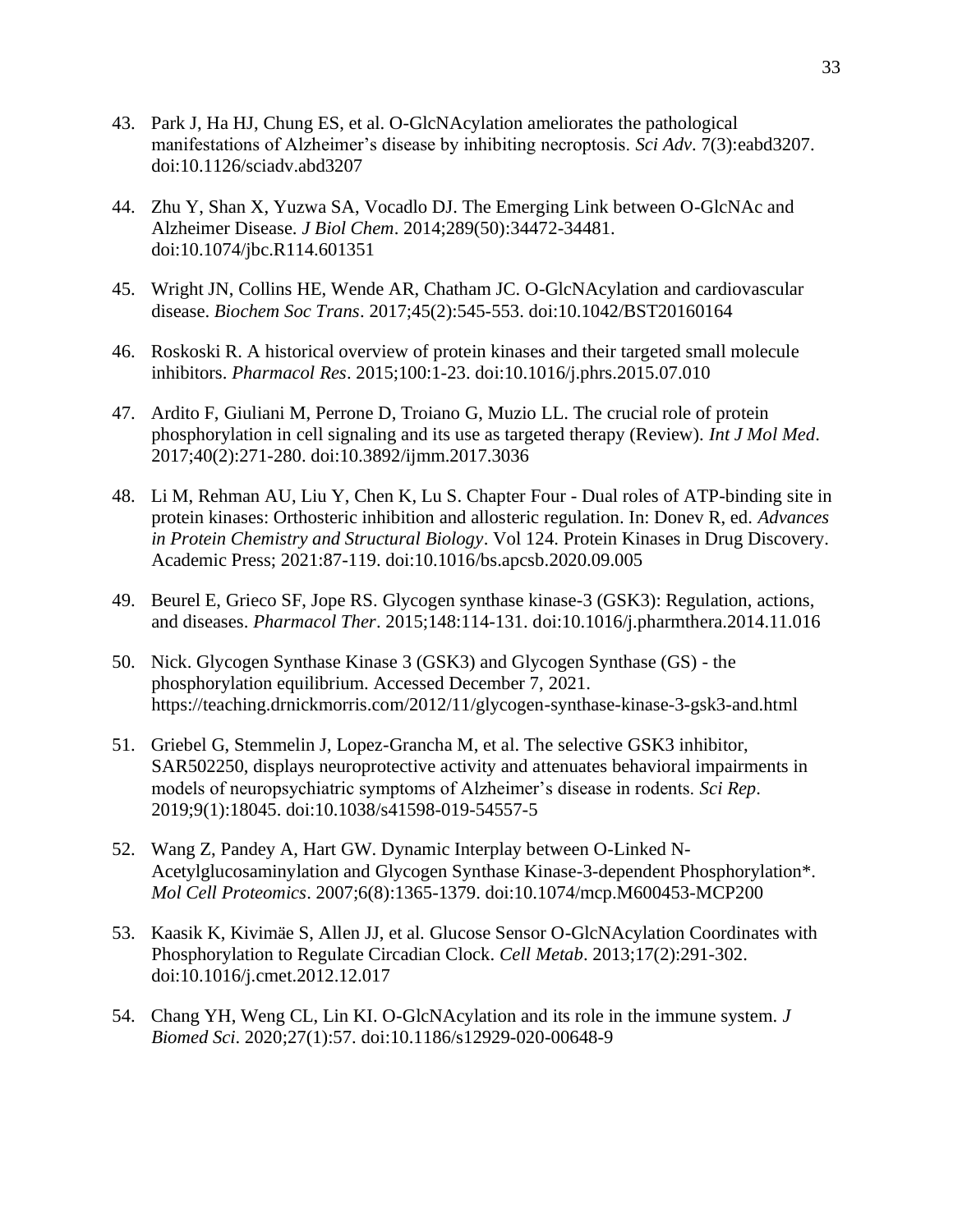- 55. Mizuguchi H, Hayakawa T. The tet-off system is more effective than the tet-on system for regulating transgene expression in a single adenovirus vector. *J Gene Med*. 2002;4(3):240- 247. doi:10.1002/jgm.261
- 56. Fig. 11.2 Tetracycline (tet)-controlled transcriptional regulation... ResearchGate. Accessed October 25, 2021. https://www.researchgate.net/figure/Tetracycline-tet-controlledtranscriptional-regulation-systems-a-tet-off-system\_fig2\_311556058
- 57. Mahmood T, Yang PC. Western Blot: Technique, Theory, and Trouble Shooting. *North Am J Med Sci*. 2012;4(9):429-434. doi:10.4103/1947-2714.100998
- 58. Ghosh R, Gilda JE, Gomes AV. The necessity of and strategies for improving confidence in the accuracy of western blots. *Expert Rev Proteomics*. 2014;11(5):549-560. doi:10.1586/14789450.2014.939635
- 59. Western Blotting. Novus Biologicals. Accessed October 25, 2021. https://www.novusbio.com/application/western-blotting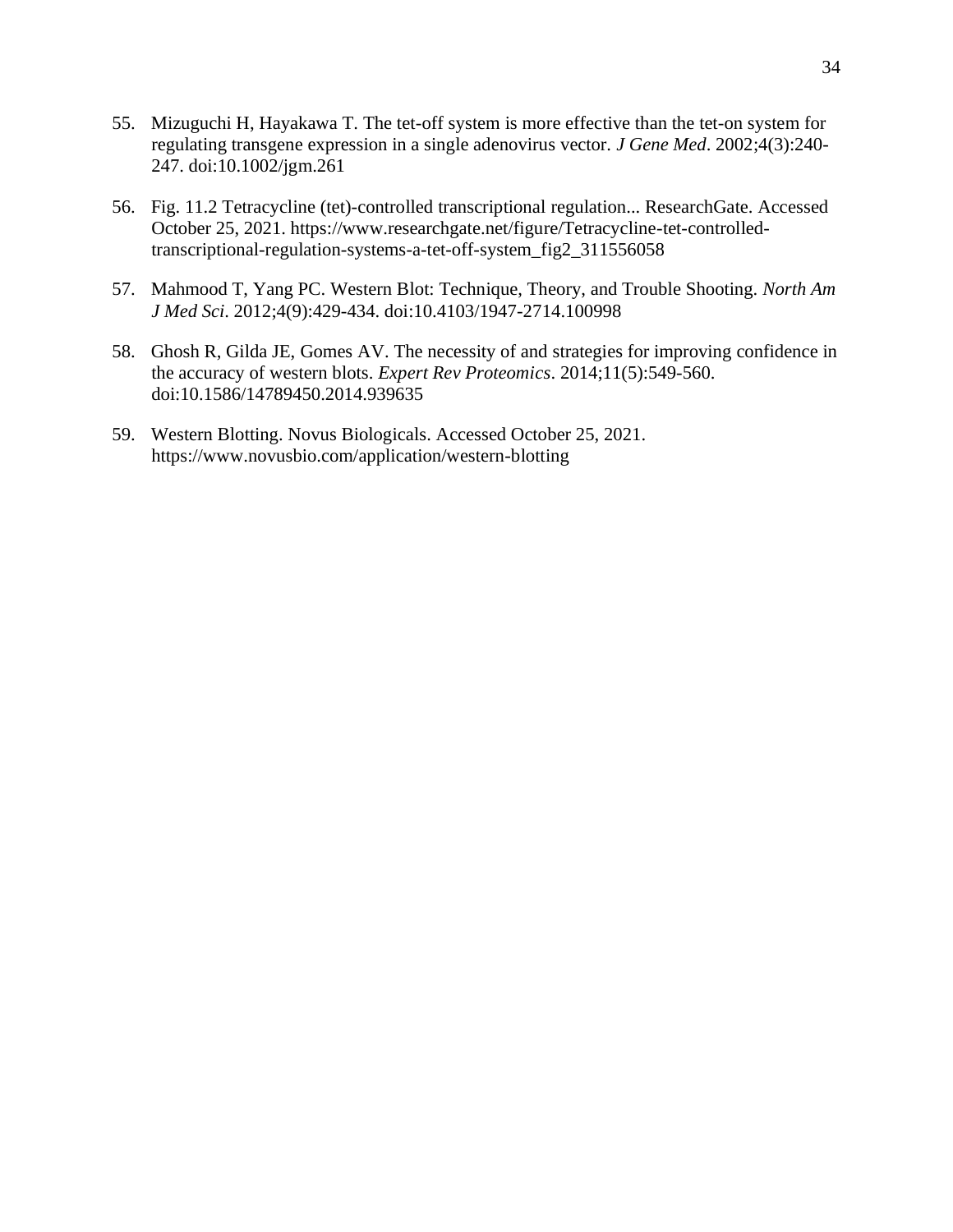### **Appendix A: List of Abbreviations**

- AD Alzheimer's disease
- ATP adenosine trisphosphate
- C-terminal carboxy-terminal
- CNS central nervous system
- GABA gamma aminobutyric acid
- GlcNAc *N*-acetylglucosamine
- GSK3 glycogen synthase kinase
- ID intervening domain
- LTD long-term depression
- LTP long-term potentiation
- mOGT mitochondrial OGT
- N-terminal amino-terminal
- ncOGA(T) nucleocytoplasmic OGA(T)
- OGA *O*-GlcNAcase
- *O*-GlcNAc *O*-linked GlcNAc
- *O*-GlcNAcylation *O*-linked N-acetylglucosaminylation
- OGA *O*-GlcNAcase
- OGT *O*-GlcNAc transferase
- p-GSK3 phosphorylated glycogen synthase kinase
- PNS peripheral nervous system
- PTM post-translational modification
- PDVF polyvinylidene fluoride